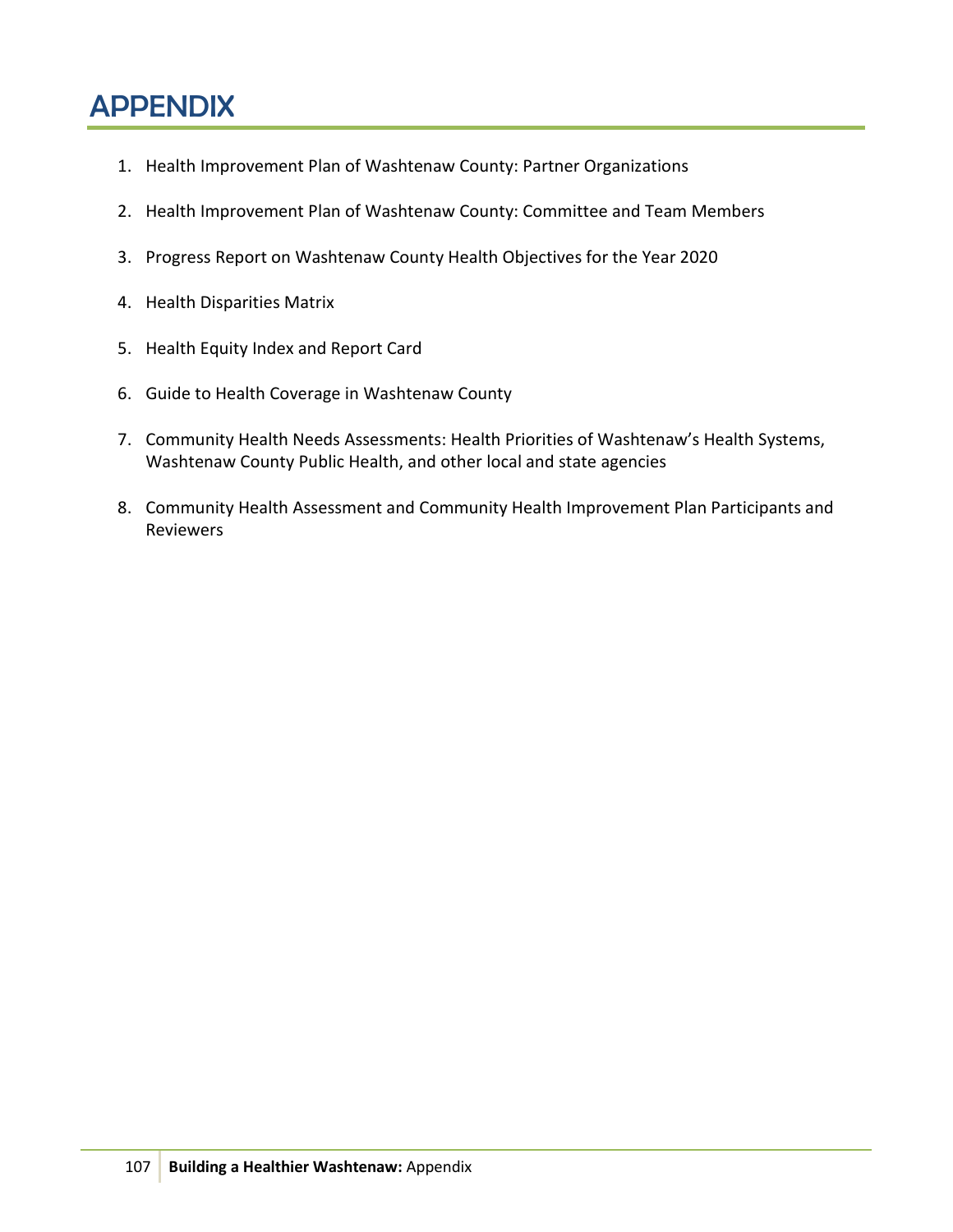# Health Improvement Plan of Washtenaw County

## **Partner Organizations**

Many groups have pledged their support for the Health Improvement Plan of Washtenaw County:

- Ann Arbor Center for Independent Living
- **-** Ann Arbor Public Schools [Community Recreation & Education](http://www.aareced.com/)
- **[Ann Arbor YMCA](http://www.annarborymca.org/)**
- **[Area Agency on Aging 1-B](http://www.aaa1b.com/)**
- **[Blueprint for Aging](http://www.blueprintforaging.org/)**
- [Chelsea-Area Wellness Foundation](http://www.5healthytowns.org/)
- **E** [Chelsea Community Hospital](http://www.cch.org/)
- **[City of Ypsilanti](http://www.cityofypsilanti.com/)**
- **E** [Community Support and Treatment Services -](http://preventmentalillnessmi.org/) M3P Early Intervention Program
- **E** [Hemophilia Foundation of Michigan](http://www.hfmich.org/)
- **[HIV/AIDS Resource Center](http://www.hivaidsresourcecenter.org/)**
- **[Hylant Group](http://www.hylant.com/)**
- **Narch of Dimes**
- [Michigan Institute for Clinical and Health Research Community Engagement Program](http://www.michr.umich.edu/programs/comm-engage.html)
- [National Kidney Foundation of Michigan](http://www.nkfm.org/)
- **[Packard Health](http://www.packardhealth.org/)**
- **[Pick Up the Pace, Saline Coalition](http://www.salinepups.org/)**
- [Regional Alliance for Healthy Schools \(RAHS\) School Based Health Centers](http://www.aaps.k12.mi.us/rahs)
- **[Saint Joseph Mercy Health System](http://www.sjmercyhealth.org/)**
- **[Slow Food Huron Valley](http://slowfoodhuronvalley.com/)**
- **[Social Security Administration](http://www.ewashtenaw.org/government/departments/public_health/health-promotion/hip/www.socialsecurity.gov) Inkster, MI**
- **[TheRide / Ann Arbor Transportation Authority](http://www.theride.org/)**
- **[The Women's Center of Southeastern Michigan](http://www.womenscentersemi.org/)**
- **[United Way of Washtenaw County](http://uwwashtenaw.org/)**
- [University of Michigan Comprehensive Cancer Center Community Outreach Office](http://mcancer.org/outreach)
- **[University of Michigan Health System -](http://www.med.umich.edu/chs/) Community Health Services**
- **[University of Michigan Health System -](http://www.med.umich.edu/mfit) MFit**
- [University of Michigan Health System -](http://www.med.umich.edu/multicultural/) Program for Multicultural Health
- [University of Michigan Medical School -](http://www.med.umich.edu/medschool/diversity/) Minority Health Research Program Diversity & Career [Development Office](http://www.med.umich.edu/medschool/diversity/)
- [University of Michigan Library -](http://www.lib.umich.edu/hsl) Health Sciences Libraries
- **[Washtenaw Area Transportation Study](http://www.miwats.org/)**
- Washtenaw Asthma Coalition
- [Washtenaw County Community Support and Treatment Services](http://www.ewashtenaw.org/csts)
- [Washtenaw County Parks and Recreation Commission](http://www.ewashtenaw.org/government/departments/parks_recreation)
- **[Washtenaw County Public Health Department](http://www.ewashtenaw.org/government/departments/public_health/)**
- Washtenaw County Public Health [Women, Infants, and Children \(WIC\)](http://www.ewashtenaw.org/government/departments/public_health/family_health/fam_health_mihp_wic_nursing/wic_all_things/ph_hltwic.html)
- **[Washtenaw County Tobacco Reduction Coalition](http://www.ewashtenaw.org/government/departments/public_health/trc.html)**
- [Washtenaw](http://www.ewashtenaw.org/government/departments/public_health/whp) Health Plan
- [Washtenaw Intermediate School District](http://www.wash.k12.mi.us/)
- **F** Ypsilanti Health Coalition

*Updated 2/13*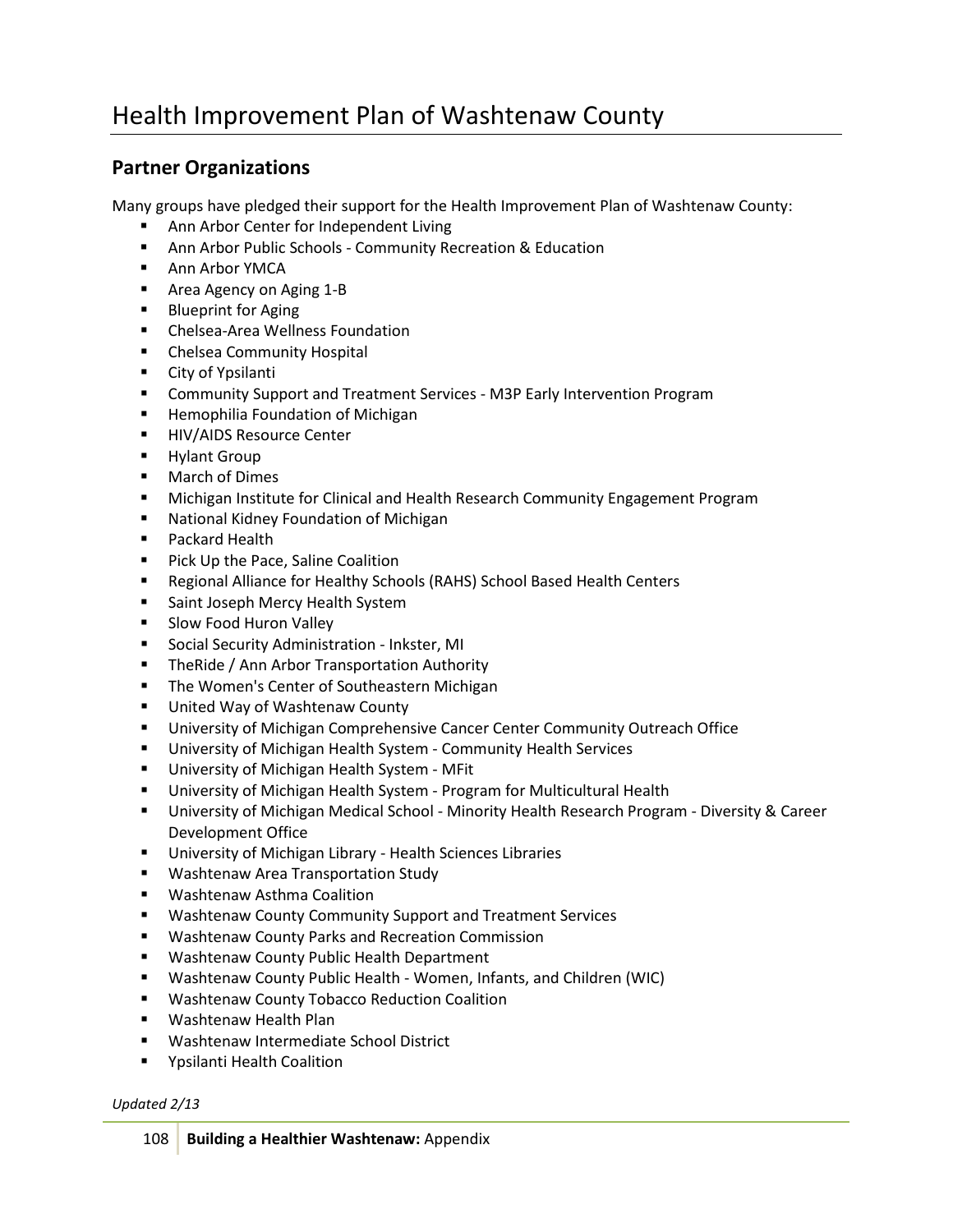# Health Improvement Plan of Washtenaw County

## **Committee and Team Members**

The Health Improvement Plan of Washtenaw County is supported by the following partner agencies, who contribute funding, physical support and leadership to HIP. They are:



We are also supported by the participation in our Community Health Committee, Implementation and Coordinating Teams by a wide range of agencies, community volunteers, and funding organizations:

## **Community Health Committee Leadership:**

**Chair**

**Susan Kheder** Saint Joseph Mercy Health System

**Co-Chair**

**Matt Pegouskie** Chelsea Area Wellness Foundation

## **Coordinating Team Members:**

**Dinella Crosby** University of Michigan Medical School

**Reiley Curran** Chelsea Community Hospital

**Gloria Edwards** Community Volunteer

**Richard Fleece** Washtenaw County Public Health

**Michael Miller** Saint Joseph Mercy Health System

**Naomi Norman** Washtenaw Intermediate School District

**Alice Penrose** Washtenaw County Public Health

**Maria Thomas** University of Michigan Health System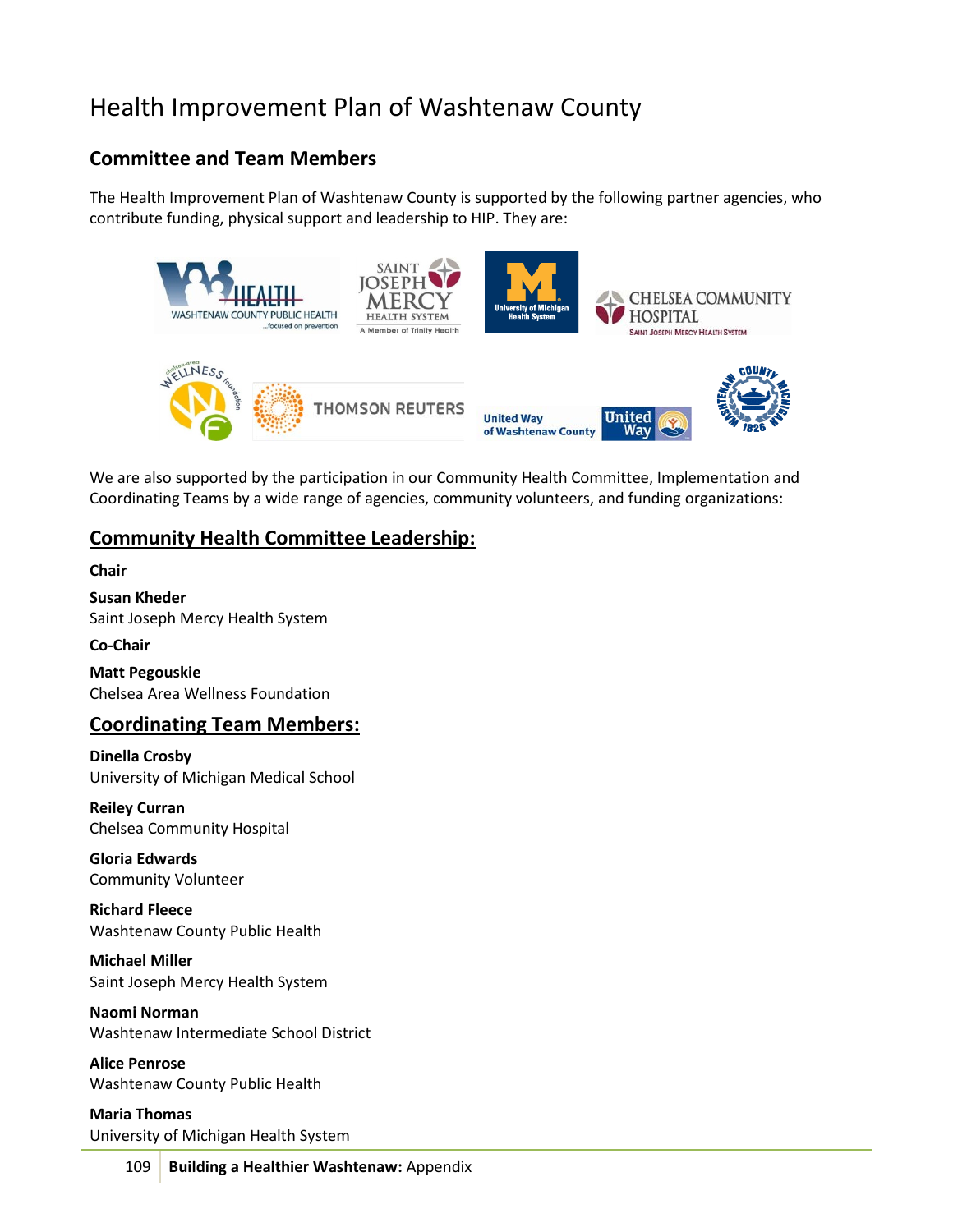## **Implementation Team Members:**

**Nicole Adelman** Alpha House

**Phil Barr** Truven Health Analytics

**Diane Carr** Ann Arbor YMCA

**Reiley Curran** Chelsea Community Hospital

**Katy Derezinski** Community Volunteer

**Jean DuRussel-Weston** University of Michigan Project Healthy Schools

**Richard Fleece** Washtenaw County Public Health

**Carolyn Grawi** Ann Arbor Center for Independent Living

**Trudy Hall** University of Michigan Program for Multicultural Health

**Measie James** Washtenaw Health Plan

**Ruth Kraut** Washtenaw Health Plan

**Aisha Langford** University of Michigan Community Outreach

**Keven Mosley-Koehler** University of Michigan Health System, Community Programs and Services

**Els Nieuwenhuijsen** University of Michigan, Physical Medicine and Rehabilitation

**Matt Pegouskie** Chelsea Area Wellness Foundation

**Fran Talsma** Michigan Institute for Clinical Health Research

**Josephine Taylor** Community Volunteer

**Catricia Thomas** University of Michigan Comprehensive Cancer Center

**Susan Wyman** Saint Joseph Mercy Health System

*Updated 10/12*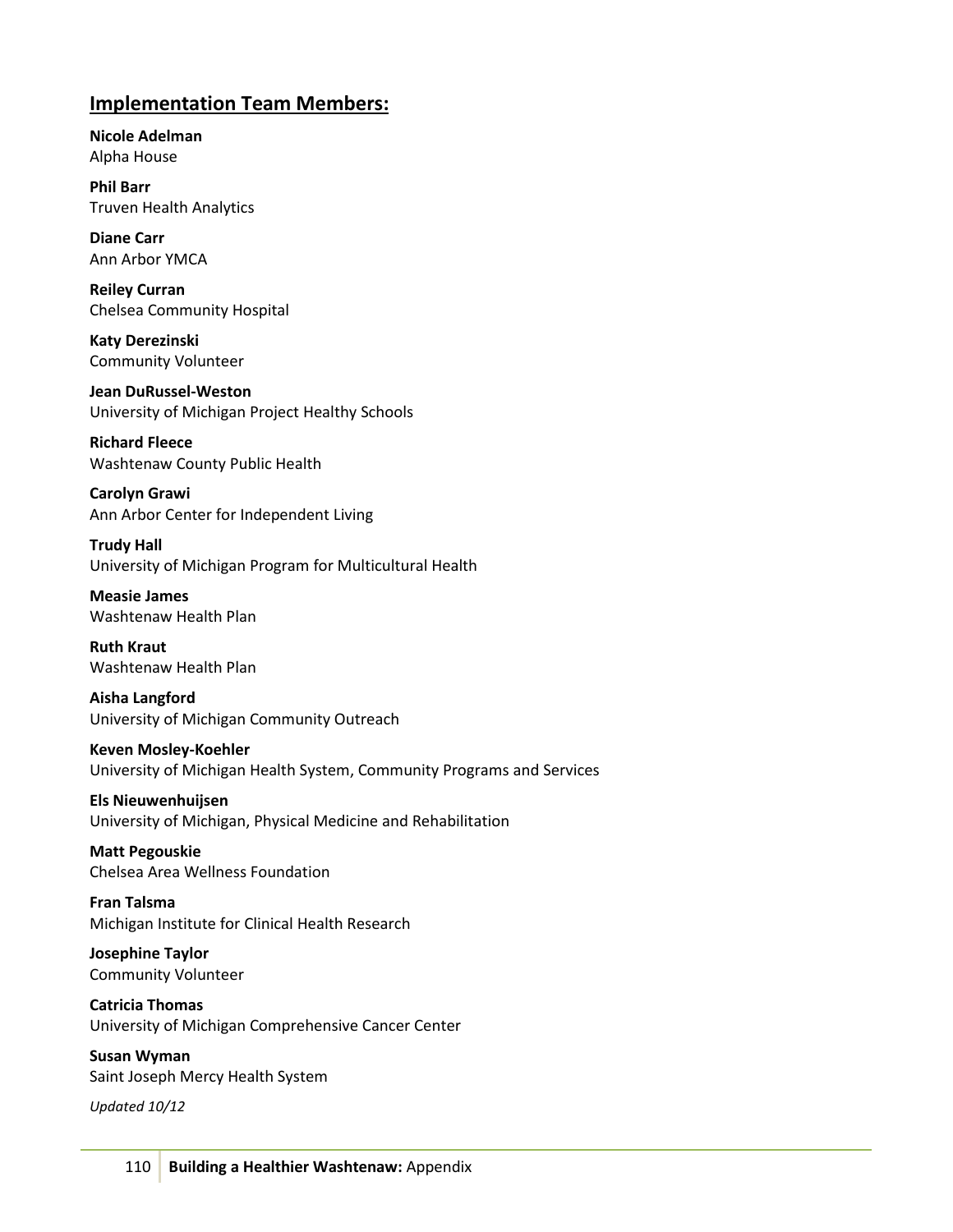

## **Progress Report on Washtenaw County Health Objectives for the Year 2020**



This report is an update on progress toward health improvement objectives for the year 2020 that were established in 2007 by the Health Improvement Plan of Washtenaw County. These targets focus community partner efforts and provide an avenue for measuring progress. Health objectives fall into four categories: healthy kids, adults, older adults, and communities. For more information and to join the Health Improvement Plan effort, please visit [http://hip.ewashtenaw.org.](http://hip.ewashtenaw.org/)

| $Key:$ $\blacktriangleright$ |  | Objective met <b>ID</b> Moving in right direction <b>LA</b> Moving in wrong direction $\Leftrightarrow$ No change, unclear trend --- Trend not available |  |      |                                                                                                   |                       |                    |
|------------------------------|--|----------------------------------------------------------------------------------------------------------------------------------------------------------|--|------|---------------------------------------------------------------------------------------------------|-----------------------|--------------------|
| <b>Progress</b>              |  | <b>Objective</b>                                                                                                                                         |  | 2005 | $\begin{array}{ c c c c c }\n\hline\n\text{2010} & \text{ }\end{array}$<br><b>Baseline Update</b> | 2020<br><b>Target</b> | <b>Data Source</b> |
| $110211 - 11111100$          |  |                                                                                                                                                          |  |      |                                                                                                   |                       |                    |

## *HEALTHY KIDS*

| <b>Chronic Disease</b>    |                                                                                                                                                                                      |                                              |                      |                      |                                                                          |
|---------------------------|--------------------------------------------------------------------------------------------------------------------------------------------------------------------------------------|----------------------------------------------|----------------------|----------------------|--------------------------------------------------------------------------|
|                           | Increase the proportion of children 10-17 years who attain at<br>least 60 minutes of physical activity five days per week                                                            | 58%                                          | 61%                  | 80%                  | Health Improvement<br>Plan of Washtenaw<br>County Survey (HIP<br>Survey) |
|                           | Increase consumption of five or more servings of fruits and<br>vegetables per day in children 6-17 years                                                                             | 13%                                          | 20%                  | 28%                  | <b>HIP Survey</b>                                                        |
| $\Leftrightarrow$         | Decrease the overweight or obesity rate in low income<br>preschool children                                                                                                          | 29%                                          | 28%                  | 20%                  | <b>Washtenaw County</b><br><b>WIC</b>                                    |
| $\checkmark$              | Decrease the prevalence of asthma in children 2-17 years                                                                                                                             | 19%                                          | 10%                  | 10%                  | <b>HIP Survey</b>                                                        |
| <b>Infectious Disease</b> |                                                                                                                                                                                      |                                              |                      |                      |                                                                          |
| $\Leftrightarrow$         | Decrease the Chlamydia infection rate in Ypsilanti teenagers<br>$15-19$ years                                                                                                        |                                              | 3,272 per<br>100,000 | 1,201 per<br>100,000 | Michigan Disease<br>Surveillance System                                  |
|                           | Increase the proportion of females who have received the<br>Human Papillomavirus (HPV) vaccine by age 16                                                                             |                                              | 24%<br>(2011)        | 75%                  | Michigan Care<br><b>Improvement Registry</b>                             |
|                           | Increase the annual influenza vaccination rate in children 6-<br>59 months                                                                                                           |                                              | 51%<br>(2011)        | 90%                  | Michigan Care<br><b>Improvement Registry</b>                             |
|                           | Increase the proportion of children 19-35 months who are<br>fully immunized                                                                                                          | 73%                                          | 70%<br>(2011)        | 90%                  | Michigan Care<br><b>Improvement Registry</b>                             |
| <b>Substance Abuse</b>    |                                                                                                                                                                                      |                                              |                      |                      |                                                                          |
| ---                       | Reduce the proportion of high school students who smoked<br>cigarettes during the past month                                                                                         | <b>Baseline</b><br>not<br>available<br>(n/a) | 5%                   | 2%                   | Michigan Profile for<br><b>Healthy Youth</b>                             |
| ---                       | Reduce the proportion of high school students who had at<br>least one drink of alcohol during the past month                                                                         | n/a                                          | 17%<br>(2011/12)     | 10%                  | Michigan Profile for<br><b>Healthy Youth</b>                             |
| ---                       | Reduce the proportion of high school students who have<br>used marijuana in the past month                                                                                           | n/a                                          | 17%<br>(2011/12)     | 8%                   | Michigan Profile for<br><b>Healthy Youth</b>                             |
| $---$                     | Reduce the proportion of high school students who have<br>ever taken prescription drug such as Oxycontin, Codeine,<br>Percocet, Vicodin or Tylenol III without doctor's prescription |                                              | 5%<br>(2011/12)      | 2%                   | Michigan Profile for<br><b>Healthy Youth</b>                             |
| <b>Mental Health</b>      |                                                                                                                                                                                      |                                              |                      |                      |                                                                          |
| ---                       | Increase the proportion of high school students who could<br>ask their mom or dad for help with personal problems                                                                    | n/a                                          | 78%<br>(2011/12)     | 85%                  | Michigan Profile for<br><b>Healthy Youth</b>                             |
| $---$                     | Reduce the proportion of middle school students who have<br>ever had suicidal thoughts                                                                                               | n/a                                          | 16%<br>(2011/12)     | 7%                   | Michigan Profile for<br><b>Healthy Youth</b>                             |
|                           |                                                                                                                                                                                      |                                              |                      |                      |                                                                          |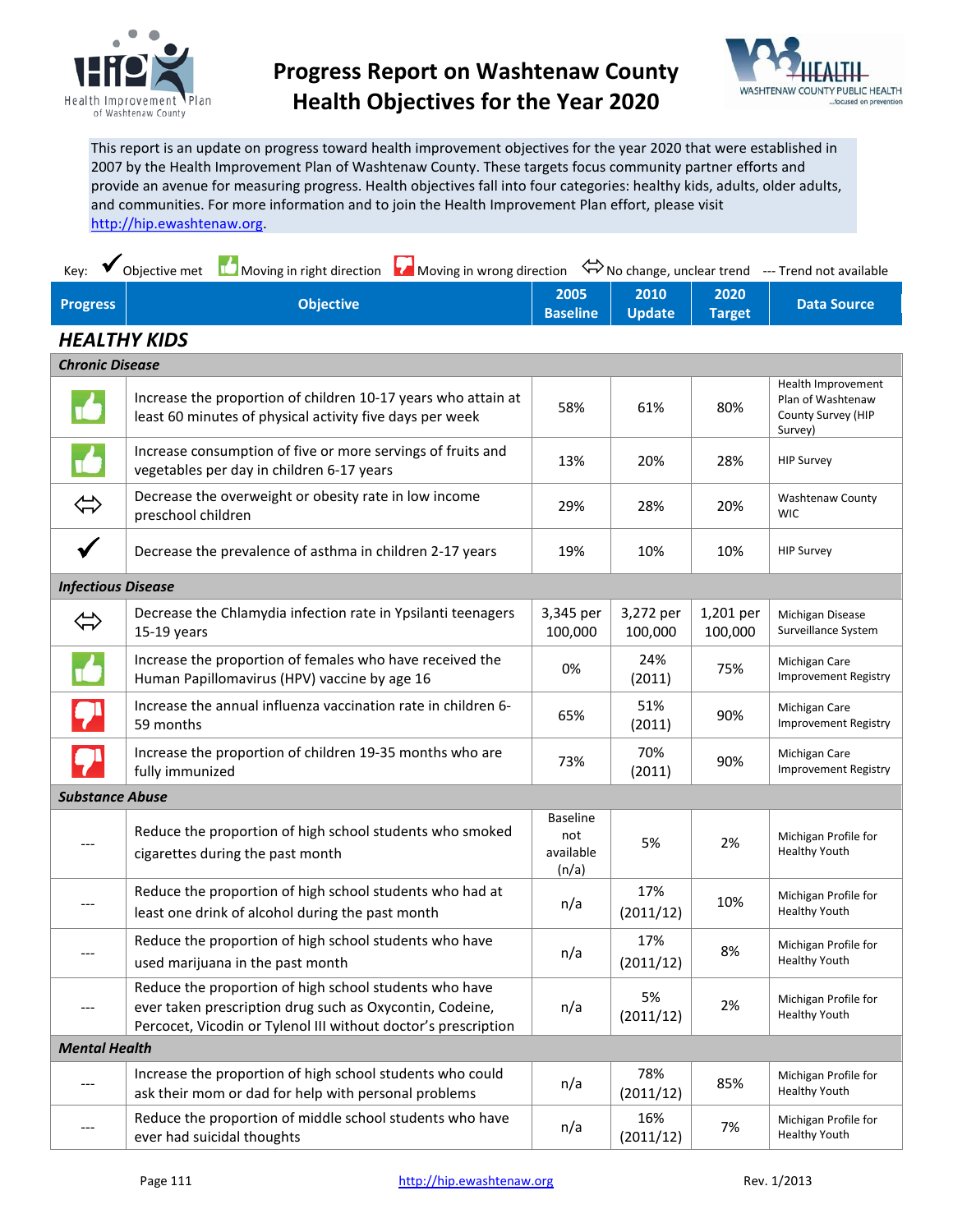| Key:                    | Objective met $\Box$ Moving in right direction $\Box$ Moving in wrong direction         |                         |                              |                               | No change, unclear trend --- Trend not available |
|-------------------------|-----------------------------------------------------------------------------------------|-------------------------|------------------------------|-------------------------------|--------------------------------------------------|
| <b>Progress</b>         | <b>Objective</b>                                                                        | 2005<br><b>Baseline</b> | 2010<br><b>Update</b>        | 2020<br><b>Target</b>         | <b>Data Source</b>                               |
| <b>Injury</b>           |                                                                                         |                         |                              |                               |                                                  |
|                         | Reduce the substantiated child abuse rate for children under<br>18 years                | 366 per<br>100,000      | 687 per<br>100,000           | 275 per<br>100,000            | Michigan Department<br>of Human Services         |
|                         | Reduce the sexual assault rate in females 19 years or younger                           | 242 per<br>100,000      | 503 per<br>100,000           | 121 <sub>per</sub><br>100,000 | Michigan State Police                            |
| <b>Perinatal Heatlh</b> |                                                                                         |                         |                              |                               |                                                  |
|                         | Increase the proportion of low-income females 18-49 years<br>who initiate breastfeeding | 47%                     | 85%                          | 75%                           | <b>HIP Survey</b>                                |
|                         | Decrease the mortality rate in Black infants                                            | 16 per<br>1,000         | $11.5$ per<br>1,000          | 5 per<br>1,000                | Michigan Department<br>of Community Health       |
|                         | Decrease low birth weight rates in Black infants                                        | 11%<br>live<br>births   | 12%<br>(2009)<br>live births | 3%<br>live<br>births          | Michigan Department<br>of Community Health       |

## *HEALTHY ADULTS*

| <b>Chronic Disease</b>    |                                                                                                                                                                       |                   |                            |                  |                                            |
|---------------------------|-----------------------------------------------------------------------------------------------------------------------------------------------------------------------|-------------------|----------------------------|------------------|--------------------------------------------|
|                           | Increase the proportion of adults who consume five or more<br>servings of fruits and vegetables per day                                                               | 25%               | 18%                        | 33%              | <b>HIP Survey</b>                          |
|                           | Decrease the proportion of adults who are current smokers                                                                                                             | 16%               | 12%                        | 5%               | <b>HIP Survey</b>                          |
|                           | Increase the proportion of adults who attain at least 30<br>minutes of moderate activity five days per week OR 20<br>minutes of vigorous activity three days per week |                   | 65%                        | 62%              | <b>HIP Survey</b>                          |
|                           | Increase the proportion of adults with a disability who<br>participate in any physical activity for exercise during the<br>past month                                 |                   | 70%                        | 79%              | <b>HIP Survey</b>                          |
| <b>P</b>                  | Decrease the proportion of adults who are overweight from<br>50% to 40%                                                                                               |                   | 59%                        | 40%              | <b>HIP Survey</b>                          |
|                           | Reduce the annual rate of hospitalizations due to asthma in<br>African American females                                                                               | 35 per<br>10,000  | 15 per<br>10,000<br>(2009) | 10 per<br>10,000 | Michigan Department<br>of Community Health |
|                           | Decrease the prevalence of diabetes in African American<br>adults                                                                                                     | 22%               | 7%                         | 9%               | <b>HIP Survey</b>                          |
| <b>Infectious Disease</b> |                                                                                                                                                                       |                   |                            |                  |                                            |
|                           | Decrease the incidence of Human Immunodeficiency Virus<br>(HIV) infection in persons 13 years and older                                                               | 10 per<br>100,000 | 7 per<br>100,000           | 1 per<br>100,000 | Washtenaw County<br><b>Public Health</b>   |
| <b>Substance Abuse</b>    |                                                                                                                                                                       |                   |                            |                  |                                            |
|                           | Decrease the proportion of adults 18-29 years who binge<br>drink                                                                                                      |                   | 30%                        | 14%              | <b>HIP Survey</b>                          |
| $\Leftrightarrow$         | Reduce illicit drug use in adults 18-29 years                                                                                                                         | 15%               | 16%                        | 7%               | <b>HIP Survey</b>                          |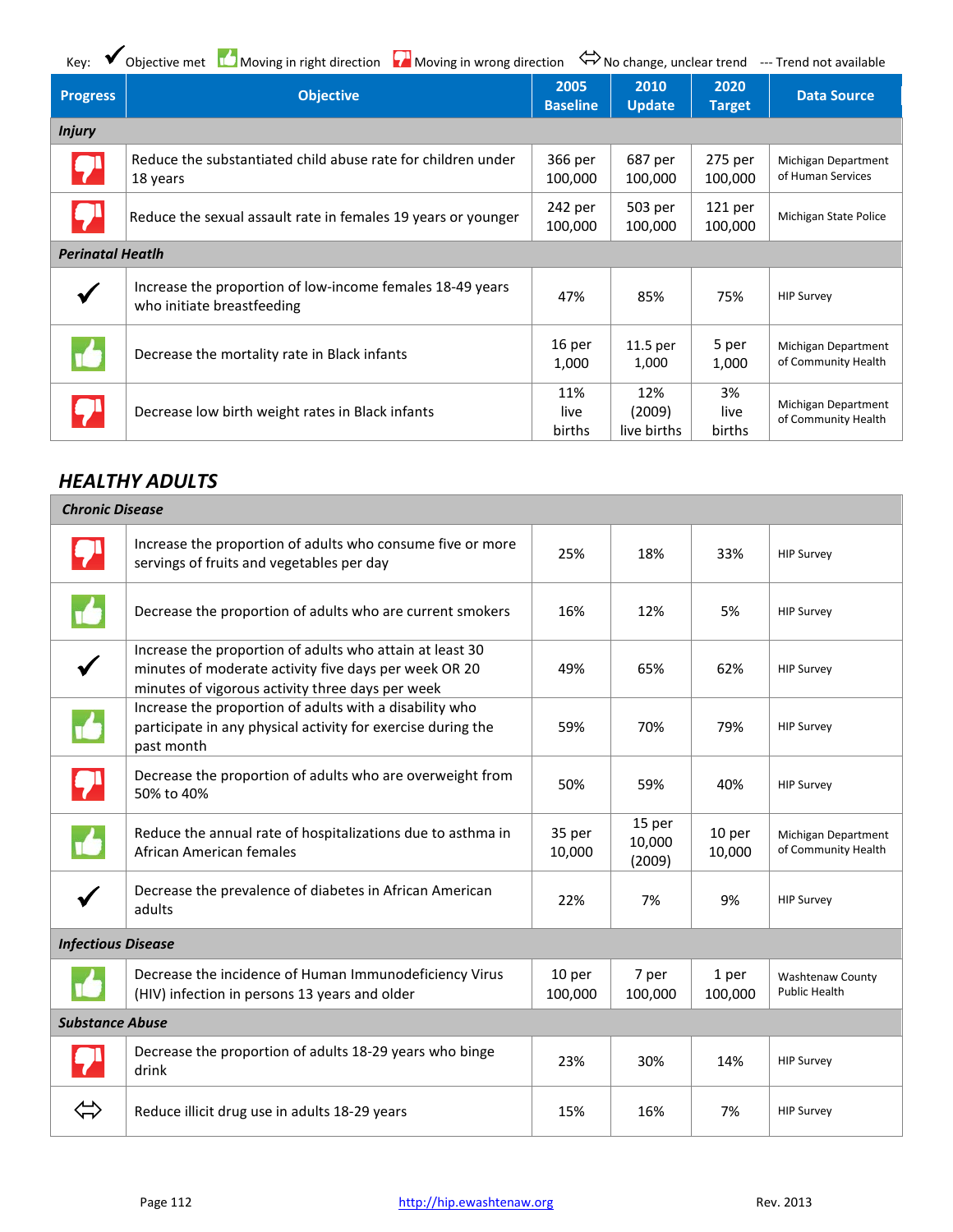Key:  $\bigvee$  Objective met Moving in right direction Noving in wrong direction  $\Leftrightarrow$  No change, unclear trend --- Trend not available

| <b>Progress</b>       | <b>Objective</b>                                                                                         | 2005<br><b>Baseline</b> | 2010<br><b>Update</b> | 2020<br><b>Target</b> | <b>Data Source</b>    |
|-----------------------|----------------------------------------------------------------------------------------------------------|-------------------------|-----------------------|-----------------------|-----------------------|
| <b>Mental Health</b>  |                                                                                                          |                         |                       |                       |                       |
| $\Leftrightarrow$     | Increase the proportion of Asian American adults who have<br>sufficient social support                   | 73%                     | 75%                   | 91%                   | <b>HIP Survey</b>     |
|                       | Decrease the proportion of Black adults with 15 or more<br>poor mental health days per month             | 16%                     | 13%                   | 7%                    | <b>HIP Survey</b>     |
| <b>Injury</b>         |                                                                                                          |                         |                       |                       |                       |
|                       | Decrease the annual domestic violence victim rate for adults                                             |                         | 791 per<br>100,000    | 427 per<br>100,000    | Michigan State Police |
| $\checkmark$          | Reduce the annual arrest rate for adults related to driving<br>under the influence of drugs or alcohol   |                         | 201 per<br>100,000    | 272 per<br>100,000    | Michigan State Police |
|                       | Reduce the percent of self-reported drinking and driving<br>among adults 18-34 years                     | 12%                     | 4%                    | 5%                    | <b>HIP Survey</b>     |
| <b>Access to Care</b> |                                                                                                          |                         |                       |                       |                       |
|                       | Increase rates of low-income residents with health insurance                                             | 84%                     | 75%                   | 100%                  | <b>HIP Survey</b>     |
|                       | Increase rates of adults with dental insurance                                                           | 76%                     | 73%                   | 87%                   | <b>HIP Survey</b>     |
|                       | <b>Pre-Conceptual Health</b>                                                                             |                         |                       |                       |                       |
|                       | Decrease the proportion of Ypsilanti females 18-49 years<br>who are current smokers                      | 37%                     | 14%                   | 12%                   | <b>HIP Survey</b>     |
|                       | Decrease the proportion of Black females 18-49 years who<br>are overweight                               | 62%                     | 52%                   | 40%                   | <b>HIP Survey</b>     |
|                       | Decrease the proportion of females 18-49 years who have<br>ten or more poor mental health days per month | 14%                     | 18%                   | 7%                    | <b>HIP Survey</b>     |

## *HEALTHY OLDER ADULTS*

|                           | <b>Chronic Disease</b>                                                                                                             |                   |                             |                   |                                            |  |  |
|---------------------------|------------------------------------------------------------------------------------------------------------------------------------|-------------------|-----------------------------|-------------------|--------------------------------------------|--|--|
|                           | Decrease the proportion of adults 50 years and older who<br>have diabetes                                                          | 18%               | 8%                          | 12%               | <b>HIP Survey</b>                          |  |  |
|                           | Increase the proportion of adults 65 years and older who<br>attain at least 30 minutes of moderate activity three days per<br>week | 45%               | 60%                         | 60%               | <b>HIP Survey</b>                          |  |  |
|                           | Increase the proportion of women 50-64 years who get an<br>annual mammogram                                                        | 62%               | 73%*                        | 68%               | HIP Survey &<br>*MI BRFS (2008-2010)       |  |  |
| <b>Infectious Disease</b> |                                                                                                                                    |                   |                             |                   |                                            |  |  |
|                           | Increase the annual influenza vaccination rate in adults 18<br>years and older                                                     | 28%               | 50%                         | 80%               | <b>HIP Survey</b>                          |  |  |
|                           | Increase the proportion of adults 65 years and older who<br>have received at least one pneumococcal vaccination                    |                   | 65%                         | 90%               | <b>HIP Survey</b>                          |  |  |
| <b>Injury</b>             |                                                                                                                                    |                   |                             |                   |                                            |  |  |
|                           | Reduce the annual rate of hospitalizations due to falls for<br>persons 65 years and older                                          | 162 per<br>10,000 | 137 per<br>10,000<br>(2009) | 130 per<br>10,000 | Michigan Department<br>of Community Health |  |  |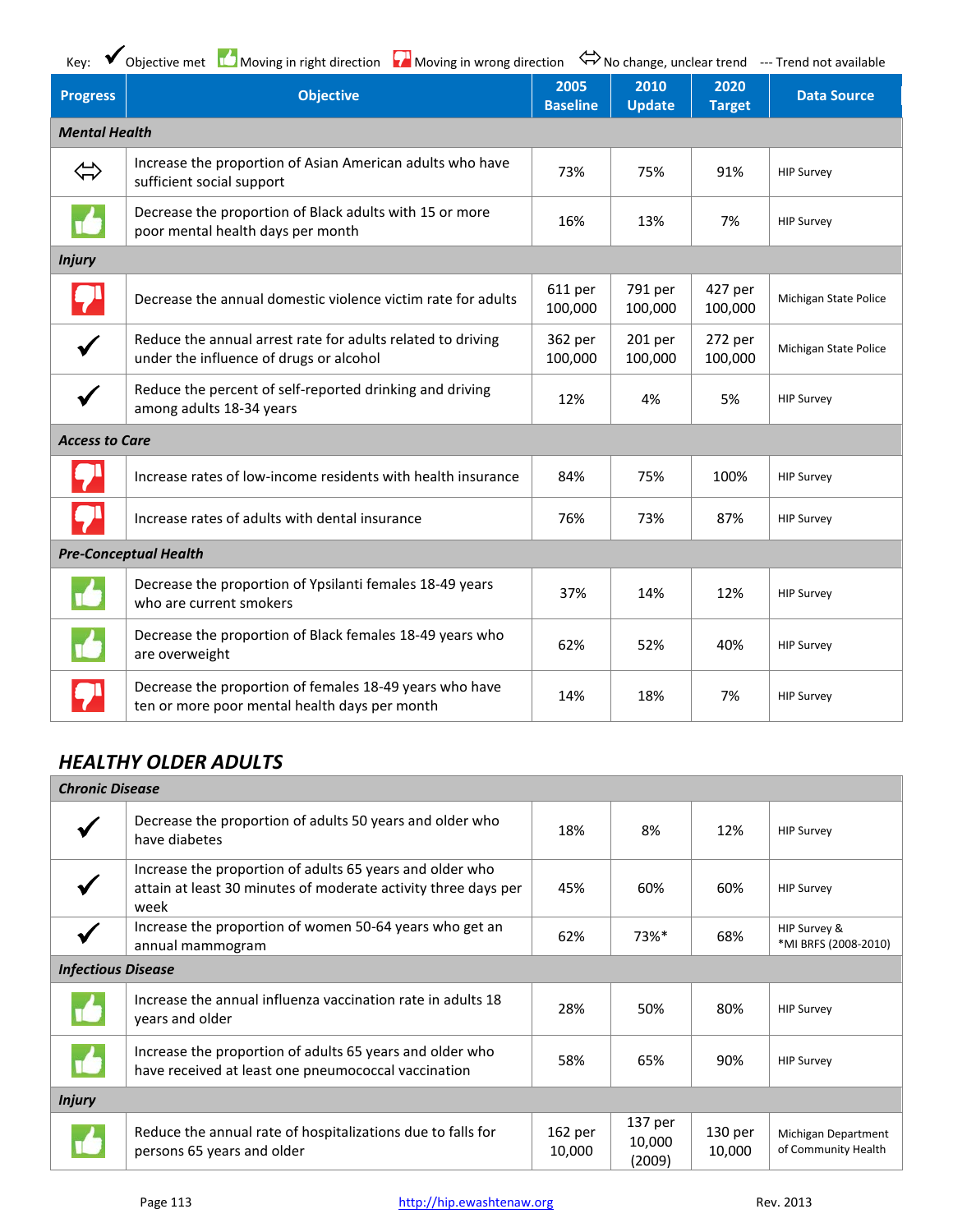| Objective<br><b>Progress</b> | 2005 2010 2020 |  | Data Source |
|------------------------------|----------------|--|-------------|
|------------------------------|----------------|--|-------------|

## *HEALTHY COMMUNITIES*

| <b>Environment and Policy</b>                                                                                                              |           |                                                     |                                                  |                                            |
|--------------------------------------------------------------------------------------------------------------------------------------------|-----------|-----------------------------------------------------|--------------------------------------------------|--------------------------------------------|
| Increase the proportion of vendors who comply with laws<br>restricting tobacco sales to minors                                             | 62%       | 65%<br>(2011)                                       | 80%                                              | Michigan Department<br>of Community Health |
| Advocate for a statewide law requiring all public spaces be<br>smoke-free                                                                  |           | Statewide<br>Smoke<br>Free Law<br>passed in<br>2009 | Presence<br>of<br>Statewide<br>Smoke<br>Free Law | Michigan Department<br>of Community Health |
| Increase the proportion of residents with pedestrian<br>sidewalks, paths, or trails in or near their neighborhood                          | 78%       | 74%                                                 | 86%                                              | <b>HIP Survey</b>                          |
| Increase the proportion of residents using alternative modes<br>of transportation (not driving alone) on their journey to and<br>from work |           | 25%                                                 | 37%                                              | <b>United States Census</b><br>Bureau      |
| Reduce annual number of unhealthy air quality days due to<br>fine particulate matter                                                       | 10 (2010) | 4(2012)                                             | 0                                                | County Health<br>Rankings                  |
| Reduce the annual number of unhealthy air quality days due<br>to ozone                                                                     | 4 (2010)  | 6(2012)                                             | 0                                                | County Health<br>Rankings                  |
| Increase food security in residents with fair or poor health                                                                               | 74%       | 95%                                                 | 95%                                              | <b>HIP Survey</b>                          |

#### **INFORMATION ABOUT DATA SOURCES:**

- [County Health Rankings](http://www.countyhealthrankings.org/about-project/background) A collaboration between the Robert Wood Johnson Foundation and the University of Wisconsin Population Health Institute. The *Rankings*, based on the latest data publically available for each county, measure the overall health of each county in all 50 states on the multiple factors that influence health.
- [Health Improvement Plan of Washtenaw County Survey \(HIP Survey\)](http://hip.ewashtenaw.org/) Collected every 5 years in Washtenaw, a landline telephone survey consisting of state Behavioral Risk Factor Survey as well as additional local questions.
- [Michigan Behavioral Risk Factor Surveillance Survey](http://www.michigan.gov/mdch/0,1607,7-132-2945_5104_5279_39424---,00.html) Telephone survey of adults collected on an ongoing basis statewide on health risk behaviors.
- [Michigan Care Improvement Registry \(MCIR\)](http://www.mcir.org/aboutmcircontent.html) A computerized immunization record for all adults and children in Michigan.
- [Michigan Department of Community Health \(MDCH\)](http://www.michigan.gov/mdch/0,4612,7-132-2944---,00.html) The Department of Community Health is responsible for the collection of information on a range of health related issues. The data are provided at the state, county and community level.
- [Michigan Department of Human Services](http://www.mi.gov/dhs/0,4562,7-124-5459---,00.html) (DHS) The Department of Human Services is Michigan's public assistance, child and family welfare agency.
- [Michigan Disease Surveillance System](http://www.michigan.gov/mdch/0,1607,7-132-2945_5104_31274---,00.html) Web based communicable disease reporting system developed for the state of Michigan.
- [Michigan Profile for Healthy Youth \(MiPHY\)](http://www.michigan.gov/mde/0,1607,7-140-28753_38684_29233_44681---,00.html) Voluntary online student health survey for 7, 9, and 11 graders offered by the Michigan Departments of Education and Community Health to assess health risk behaviors.
- [Michigan State Police](http://www.micrstats.state.mi.us/MICR/Home.aspx) Crime statistics collected from participating law enforcement agencies throughout the state.
- [Washtenaw County Public Health](http://www.ewashtenaw.org/government/departments/public_health/disease_control/ph_hltstats.html) Over 70 diseases are reportable to local public health; health statistics available online.
- [Washtenaw County WIC](http://www.ewashtenaw.org/government/departments/public_health/family_health/fam_health_mihp_wic_nursing/wic_all_things/ph_hltwic.html) Biometric data collected on WIC clients.
- [United States Census Bureau](http://www.census.gov/) National Census data collected every 10 years.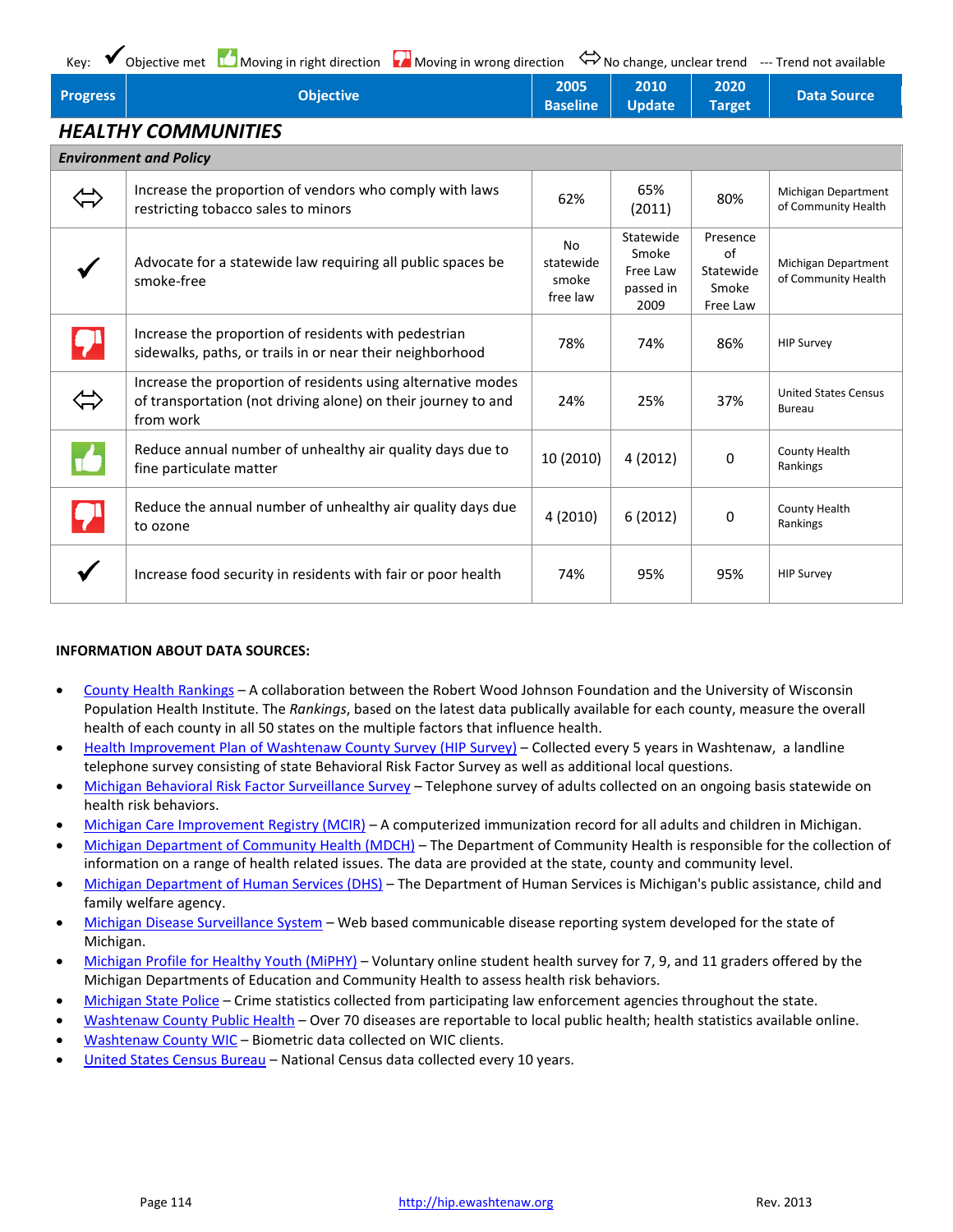#### Washtenaw County Target Populations and Communities–Adult Health Status, Access to Care, Social Determinants, Health Behaviors and Environmental Risk Factors–2010 HIP Survey Data\*

|                                                                    | <b>Jurisdiction</b><br><b>Wide</b> | <b>Target</b><br><b>Community</b> | <b>Target</b><br><b>Community</b> | <b>Target</b><br><b>Community</b> | <b>Target</b><br><b>Community</b> | <b>Disparity</b><br><b>Group</b> | <b>Disparity</b><br><b>Group</b> | <b>Disparity</b><br><b>Group</b> | <b>Disparity</b><br><b>Group</b> |
|--------------------------------------------------------------------|------------------------------------|-----------------------------------|-----------------------------------|-----------------------------------|-----------------------------------|----------------------------------|----------------------------------|----------------------------------|----------------------------------|
|                                                                    | Washtenaw                          | <b>Ann Arbor</b>                  | Ypsilanti                         | Western                           | <b>Other</b>                      | $<$ \$35,000                     | <b>Less than High</b>            | <b>African</b>                   | <b>No Health</b>                 |
|                                                                    | <b>County</b>                      |                                   |                                   | Washtenaw                         | Washtenaw                         |                                  | <b>School</b>                    | <b>American</b>                  | <b>Insurance</b>                 |
| <b>Health Outcomes</b>                                             |                                    |                                   |                                   |                                   |                                   |                                  |                                  |                                  |                                  |
| <b>Overweight current</b>                                          | 33                                 | 32                                | 36                                | 44                                | 22                                | 34                               | 24                               | 34                               | 63                               |
| <b>Obese current</b>                                               | 26                                 | 18                                | 31                                | 19                                | 41                                | 26                               | 16                               | 28                               | 19                               |
| <b>Diabetes ever</b>                                               | $\overline{4}$                     | $\overline{\mathbf{3}}$           | 9                                 | $\overline{2}$                    | $\mathbf 2$                       | $6\overline{6}$                  | $\overline{4}$                   | $\overline{7}$                   | 9                                |
| <b>Stroke ever</b>                                                 | $\overline{4}$                     | 5                                 | 5                                 | $\overline{2}$                    | $\overline{4}$                    | 11                               | 36                               | $6\overline{6}$                  | $\sim$                           |
| <b>Angina/Heart Disease ever</b>                                   | $\overline{3}$                     | 5                                 | $\overline{2}$                    | $\overline{2}$                    | $\mathbf{1}$                      | $\overline{7}$                   | 25                               | $2^{\circ}$                      | $\sim$                           |
| <b>High Blood Pressure ever</b>                                    | 21                                 | 17                                | 28                                | $\overline{22}$                   | 19                                | 33                               | 43                               | 36                               | 10                               |
| <b>Asthma current</b>                                              | 13                                 | 22                                | $\overline{25}$                   | 14                                | 12                                | 16                               | 21                               | 25                               | $7\overline{ }$                  |
| <b>Access to Care</b>                                              |                                    |                                   |                                   |                                   |                                   |                                  |                                  |                                  |                                  |
| No health insurance                                                | 11                                 | 9                                 | 11                                | 13                                | 13                                | 25                               | 10                               | 8                                |                                  |
| <b>Couldn't afford prescriptions</b>                               | 8                                  | 6                                 | 14                                | 3                                 | 10                                | 19                               | 8                                | 17                               | 22                               |
| Personal health care provider                                      | $\overline{78}$                    | 77                                | 83                                | 72                                | 79                                | 71                               | 67                               | 88                               | 35                               |
| Delayed healthcare - no transportation                             | 3                                  | $\overline{2}$                    | 3                                 | $\mathbf{0}$                      | 10                                | 15                               | $\overline{7}$                   | 5                                | $\overline{2}$                   |
| <b>Physical Activity</b>                                           |                                    |                                   |                                   |                                   |                                   |                                  |                                  |                                  | $\omega$                         |
| No physical activity for exercise                                  | 25                                 | 18                                | 36                                | 21                                | 26                                | 40                               | 65                               | 28                               | 27                               |
| Screen time minutes/day (average)                                  | 168                                | 157                               | 192                               | 166                               | 162                               | 173                              | 192                              | 206                              | 177                              |
| <b>Strongly/Somewhat Disagree Walking areas in</b><br>neighborhood | 26                                 | 9                                 | 20                                | 49                                | 49                                | 23                               | 36                               | 19                               | 50                               |
| <b>Strongly/Somewhat Disagree Feel safe walking</b>                | 11                                 | $\overline{4}$                    | 12                                | 21                                | 10                                | 13                               | 21                               | 15                               | $\mathbf{1}$                     |
| in neighborhood                                                    |                                    |                                   |                                   |                                   |                                   |                                  |                                  |                                  |                                  |
| Times in past week walked/biked for                                | $\overline{7}$                     | $\overline{4}$                    | 8                                 | 18                                | 6                                 | 12                               | 33                               | $\overline{4}$                   | $\overline{2}$                   |
| transportation (average)                                           |                                    |                                   |                                   |                                   |                                   |                                  |                                  |                                  |                                  |
| <b>Nutrition</b>                                                   |                                    |                                   |                                   |                                   |                                   |                                  |                                  |                                  |                                  |
| 5 or more servings of fruits&vegs/day                              | 18                                 | $\overline{24}$                   | 19                                | 9                                 | 9                                 | 10                               | 12                               | 25                               | 10                               |
| Fast food once a week or more                                      | 39                                 | 40                                | 49                                | 26                                | 33                                | 49                               | 46                               | 44                               | 44                               |
| <b>Food Insecure</b>                                               | 5                                  | $\mathbf{1}$                      | 6                                 | 9                                 | 8                                 | 13                               | 20                               | $\overline{4}$                   | 18                               |
| Nearest grocery/healthy food source 1/2 mile or                    | 11                                 | 16                                | 11                                | $\overline{\mathbf{3}}$           | 10                                | 18                               | 26                               | 13                               | 23                               |
| less                                                               |                                    |                                   |                                   |                                   |                                   |                                  |                                  |                                  |                                  |
| <b>Infectious Disease</b>                                          |                                    |                                   |                                   |                                   |                                   |                                  |                                  |                                  |                                  |
| <b>Ever tested for HIV</b>                                         | 45                                 | 45                                | 47                                | 35                                | 50                                | 57                               | 59                               | 54                               | 54                               |
| Past Year influenza vaccine                                        | 50                                 | 57                                | 41                                | 50                                | 48                                | 38                               | 71                               | 40                               | 27                               |
| Alcohol/Tobacco/Drugs/Firearms                                     |                                    |                                   |                                   |                                   |                                   |                                  |                                  |                                  |                                  |
| <b>Binge Drank Past Month</b>                                      | 13                                 | 17                                | 11                                | 15                                | $\overline{7}$                    | 10                               | $\overline{\mathbf{3}}$          | 6                                | 9                                |
| <b>Currently Smoke</b>                                             | 12                                 | 11                                | 14                                | 20                                | 6                                 | 12                               | 18                               | $\overline{7}$                   | 33                               |
| Illicit drug use in past year                                      | $\overline{7}$                     | 13                                | 8                                 | $\overline{2}$                    | $\mathbf{1}$                      | 11                               |                                  | $\mathbf{9}$                     | 8                                |
| Drug use interferes w/responsibility                               | 5                                  | 9                                 | $\overline{2}$                    | $\overline{2}$                    | $\overline{a}$                    | 11                               | $\overline{2}$                   | $\mathbf{1}$                     | 15                               |
| <b>Firearms in home</b>                                            | 32                                 | 17                                | 26                                | 62                                | 45                                | 26                               | 22                               | 14                               | 50                               |
| <b>Mental Health/Social Support</b>                                |                                    |                                   |                                   |                                   |                                   |                                  |                                  |                                  |                                  |
| <b>Depression diagnosis ever</b>                                   | 22                                 | 22                                | 20                                | 21                                | 29                                | 29                               | 24                               | 14                               | $\mathbf{1}$                     |
| <b>Always Sufficient Emotional Support</b>                         | 44                                 | 48                                | 43                                | 46                                | 40                                | 29                               | 28                               | 42                               | 24                               |
| Eats meal with family 7 days/week (adults who                      | 42                                 | 39                                | 35                                | 47                                | 52                                | 25                               | 39                               | 39                               | 36                               |
| do not live alone)                                                 |                                    |                                   |                                   |                                   |                                   |                                  |                                  |                                  |                                  |
| <b>Lives alone</b>                                                 | 9                                  | 8                                 | 15                                | 5                                 | 8                                 | 23                               | 11                               | 15                               | $\overline{2}$                   |
| <b>Strongly/Somewhat Disagree neighbors help</b>                   | 20                                 | 14                                | 21                                | 14                                | 36                                | 34                               | 10                               | 32                               | 14                               |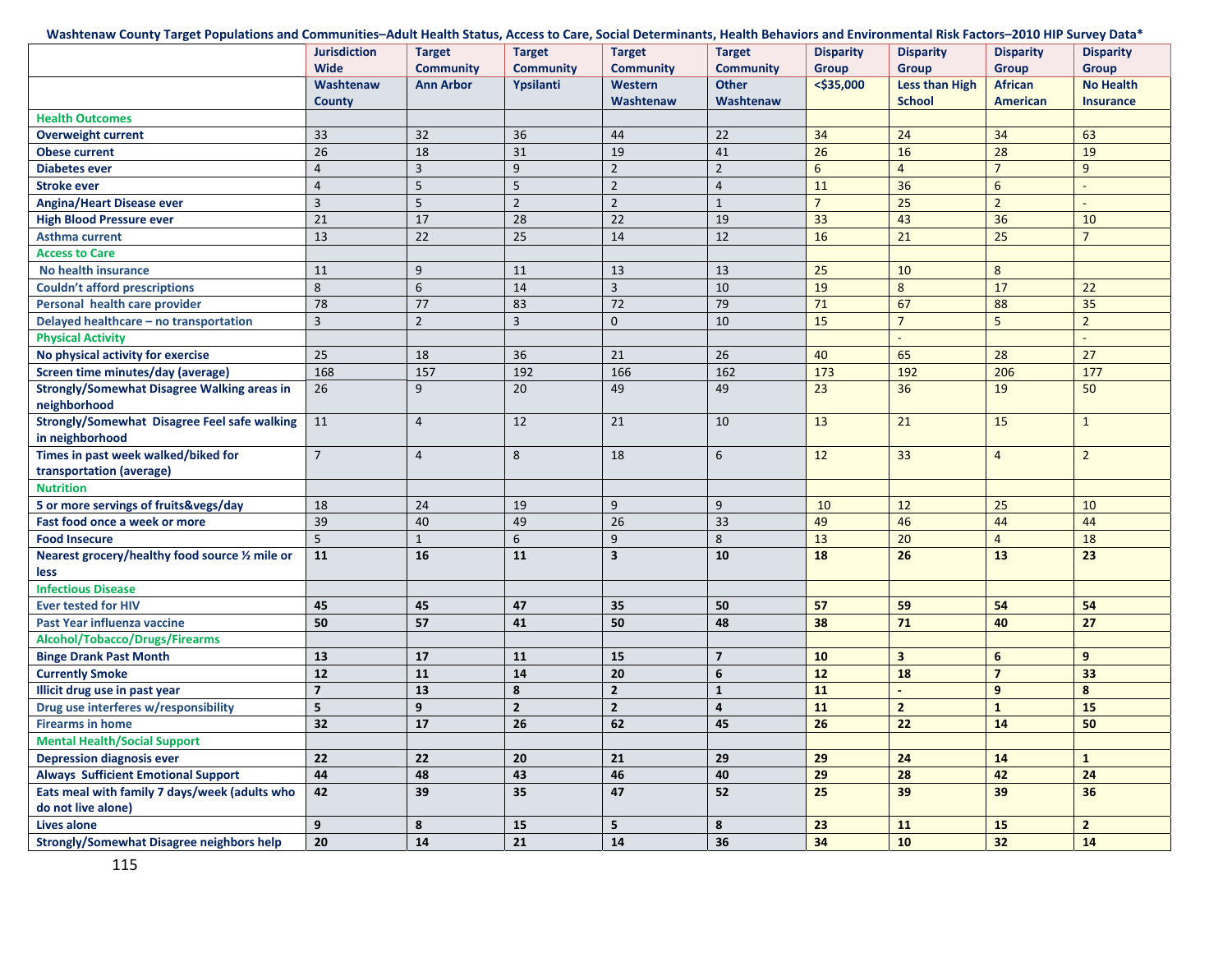|                                                                     | <b>Jurisdiction</b><br><b>Wide</b> | <b>Target</b><br><b>Community</b> | <b>Target</b><br><b>Community</b> | <b>Target</b><br><b>Community</b> | <b>Target</b><br><b>Community</b> | <b>Disparity</b><br><b>Group</b> | <b>Disparity</b><br><b>Group</b> | <b>Disparity</b><br><b>Group</b>  | <b>Disparity</b><br><b>Group</b>     |
|---------------------------------------------------------------------|------------------------------------|-----------------------------------|-----------------------------------|-----------------------------------|-----------------------------------|----------------------------------|----------------------------------|-----------------------------------|--------------------------------------|
|                                                                     | Washtenaw<br><b>County</b>         | <b>Ann Arbor</b>                  | Ypsilanti                         | Western<br>Washtenaw              | <b>Other</b><br>Washtenaw         | $<$ \$35,000                     | Less than High<br><b>School</b>  | <b>African</b><br><b>American</b> | <b>No Health</b><br><b>Insurance</b> |
| Research Participation Willingness - 'Very' or<br>'Somewhat Likely' | 49                                 | 47                                | 43                                | 52                                | 58                                | 53                               | 35                               | 57                                | 61                                   |
| <b>Oral Health</b>                                                  |                                    |                                   |                                   |                                   |                                   |                                  |                                  |                                   |                                      |
| Have visited a dentist past 12 months                               | 78                                 | 79                                | 73                                | 86                                | 78                                | 50                               | 45                               | 73                                | 50                                   |
| Between 1-5 teeth removed due to decay                              | 16                                 | 14                                | 20                                | 21                                | 12                                | 18                               | 11                               | 30                                | $\overline{\mathbf{3}}$              |
| Teeth cleaned in past year                                          | 78                                 | 79                                | 75                                | 85                                | 79                                | 54                               | 49                               | 74                                | 38                                   |
| Have dental insurance of any kind                                   | 74                                 | 75                                | 76                                | 70                                | 68                                | 53                               | 56                               | 82                                | 4                                    |
|                                                                     |                                    |                                   |                                   |                                   |                                   |                                  |                                  |                                   |                                      |
|                                                                     |                                    |                                   |                                   |                                   |                                   |                                  |                                  |                                   |                                      |
|                                                                     |                                    |                                   |                                   |                                   |                                   |                                  |                                  |                                   |                                      |
|                                                                     |                                    |                                   |                                   |                                   |                                   |                                  |                                  |                                   |                                      |
|                                                                     |                                    |                                   |                                   |                                   |                                   |                                  |                                  |                                   |                                      |
|                                                                     |                                    |                                   |                                   |                                   |                                   |                                  |                                  |                                   |                                      |
|                                                                     |                                    |                                   |                                   |                                   |                                   |                                  |                                  |                                   |                                      |
|                                                                     |                                    |                                   |                                   |                                   |                                   |                                  |                                  |                                   |                                      |
|                                                                     |                                    |                                   |                                   |                                   |                                   |                                  |                                  |                                   |                                      |
|                                                                     |                                    |                                   |                                   |                                   |                                   |                                  |                                  |                                   |                                      |
|                                                                     |                                    |                                   |                                   |                                   |                                   |                                  |                                  |                                   |                                      |



\* All indicators imply percentages unless otherwise specified. Adreanne Waller, MPH – updated 3/4/12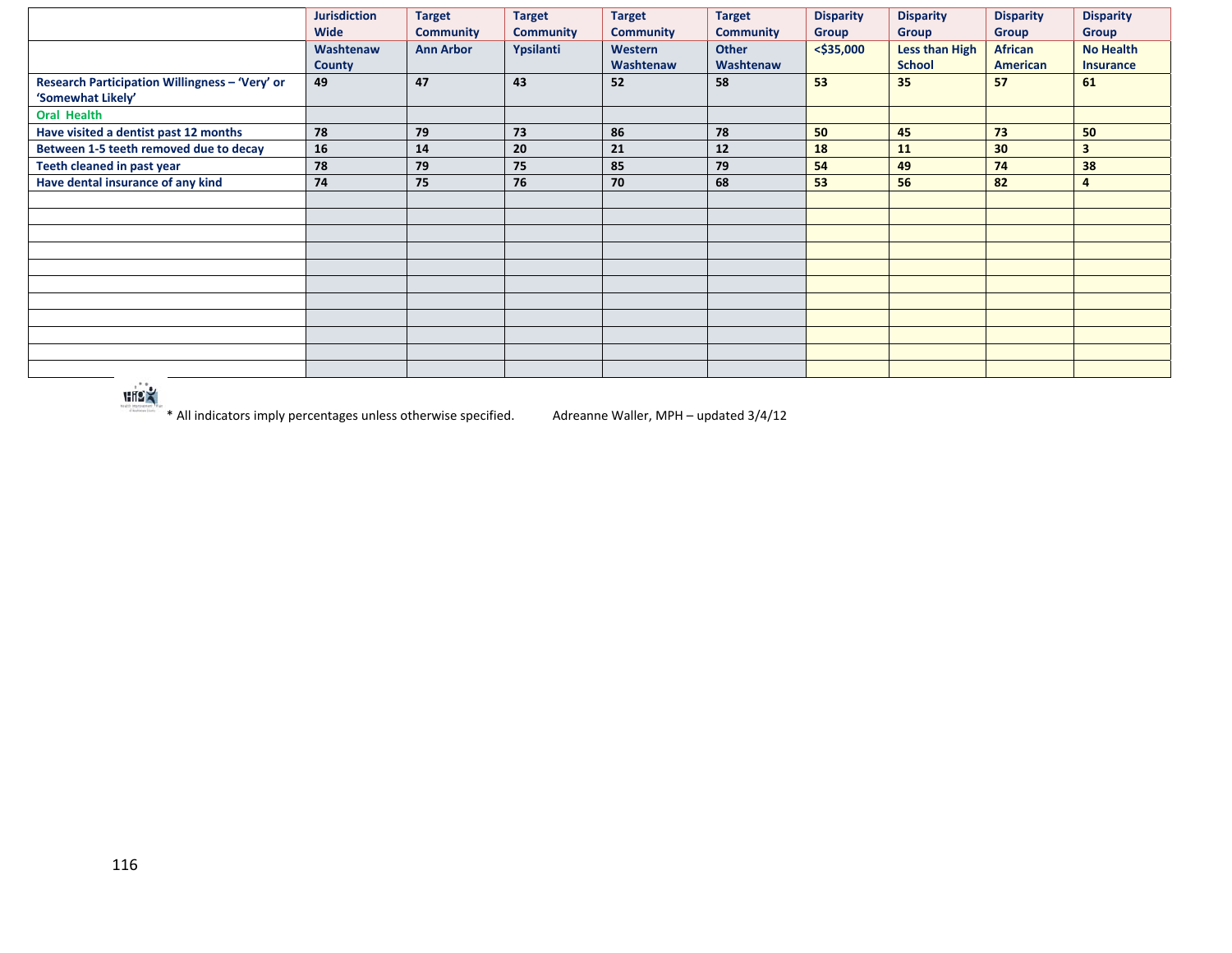# **Health Equity Report Card**

| <b>Health Equity Indicator</b>   | <b>As Measured By</b>                                                                        | Demographic<br><b>Category with</b><br><b>Worst Disparity</b><br><b>Ratio</b> | <b>Population with</b><br><b>Worst Rate</b> | <b>Worst</b><br>Rate | <b>Population with</b><br><b>Best Rate</b> | <b>Best</b><br><b>Rate</b> | <b>Disparity</b><br><b>Ratio</b> | <b>Equity</b><br>Grade |
|----------------------------------|----------------------------------------------------------------------------------------------|-------------------------------------------------------------------------------|---------------------------------------------|----------------------|--------------------------------------------|----------------------------|----------------------------------|------------------------|
| <b>Infant Mortality</b>          | Number of infant deaths under<br>one year of age per 1,000 live<br>births <sup>4</sup>       | Race                                                                          | African-<br>American/Black                  | 11.5<br>per<br>1,000 | White                                      | 4.4 per<br>1,000           | 2.6                              | D                      |
| <b>Diabetes</b>                  | Adults who have ever been<br>diagnosed with diabetes <sup>1</sup>                            | Race                                                                          | African-<br>American/Black                  | 7%                   | Asian/Pacific<br>Islander                  | 2%                         | 3.5                              | F                      |
| <b>Substance Abuse</b>           | Adults that engaged in illicit<br>drug use during the past year <sup>1</sup>                 | Geography                                                                     | Ann Arbor<br>13%                            |                      | <b>Rest of County</b>                      | 1%                         | 13                               | F                      |
| <b>Physical Activity</b>         | Adults who get less than 30<br>minutes of physical activity five<br>days week <sup>1</sup>   | Geography                                                                     | <b>Rest of County</b>                       | 70%                  | Western<br>Washtenaw                       | 45%                        | 1.5                              | B                      |
| <b>Tobacco Use</b>               | Adults who currently use<br>tobacco <sup>1</sup>                                             | Education                                                                     | <b>High School</b><br>Graduate              | 22%                  | College<br><b>Graduates</b>                | 3%                         | 7.3                              | F                      |
| <b>Primary Care</b><br>Physician | Adults currently with no<br>personal physician for medical<br>$\bar{c}$ are <sup>1</sup>     | Education                                                                     | <b>High School</b><br>Graduate              | 28%                  | Less than High<br><b>School Diploma</b>    | 9%                         | 3.1                              | F                      |
| <b>Health Insurance</b>          | Adults currently with no<br>insurance <sup>1</sup>                                           | Income                                                                        | Less Than<br>\$35,000/year                  | 25%                  | More Than<br>\$75,000/year                 | 2%                         | 12.5                             | F                      |
| <b>High School Dropout</b>       | Percent of students who left<br>high school permanently during<br>four years <sup>2, 3</sup> | Geography                                                                     | <b>Willow Run</b>                           | 20%                  | Manchester                                 | 3%                         | 6.6                              | F                      |
| <b>Social Connectedness</b>      | Disagree or strongly disagree<br>that neighbors help each other<br>out <sup>1</sup>          | Income                                                                        | <b>Less Than</b><br>\$35,000/year           | 35%                  | More Than<br>\$75,000/year                 | 10%                        | 3.5                              | F                      |
| <b>Healthy Food Access</b>       | Adults that consume fast food<br>two or more times per week <sup>1</sup>                     | Education                                                                     | Some College                                | 28%                  | College<br><b>Graduates</b>                | 12%                        | 2.3                              | $\mathbf C$            |
| <b>Poverty</b>                   | Families lived below poverty<br>level during past year <sup>5</sup>                          | Geography                                                                     | <b>Ypsilanti City</b>                       | 16%                  | Lima Twp                                   | 1%                         | 16                               | F                      |

| Grade | <b>Disparity Ratio</b> | <b>Interpretation</b>                      |
|-------|------------------------|--------------------------------------------|
| A     | $1.0 - 1.4$            | Little or no disparity                     |
| В     | $1.5 - 1.9$            | A disparity exists and should be monitored |
| C     | $2.0 - 2.4$            | The disparity requires intervention        |
| D     | $2.5 - 2.9$            | Major interventions are needed             |
| F     | $\geq 3.0$             | Urgent interventions are needed            |

#### **Definitions**

Demographic categories: Geography, income, education, school district, and race.

Disparity ratio: Divides the population with the worst rate by the population the best rate.

Equity grade: Letter grade that reflects how well the public health system/community is doing in eliminating the inequities between populations. These ratings are only related to differences between populations and not an indication of how well or poorly the population compares to other counties, states, or nation.

Rest of county: The areas of Saline, Milan, Whitmore Lake, and surrounding townships.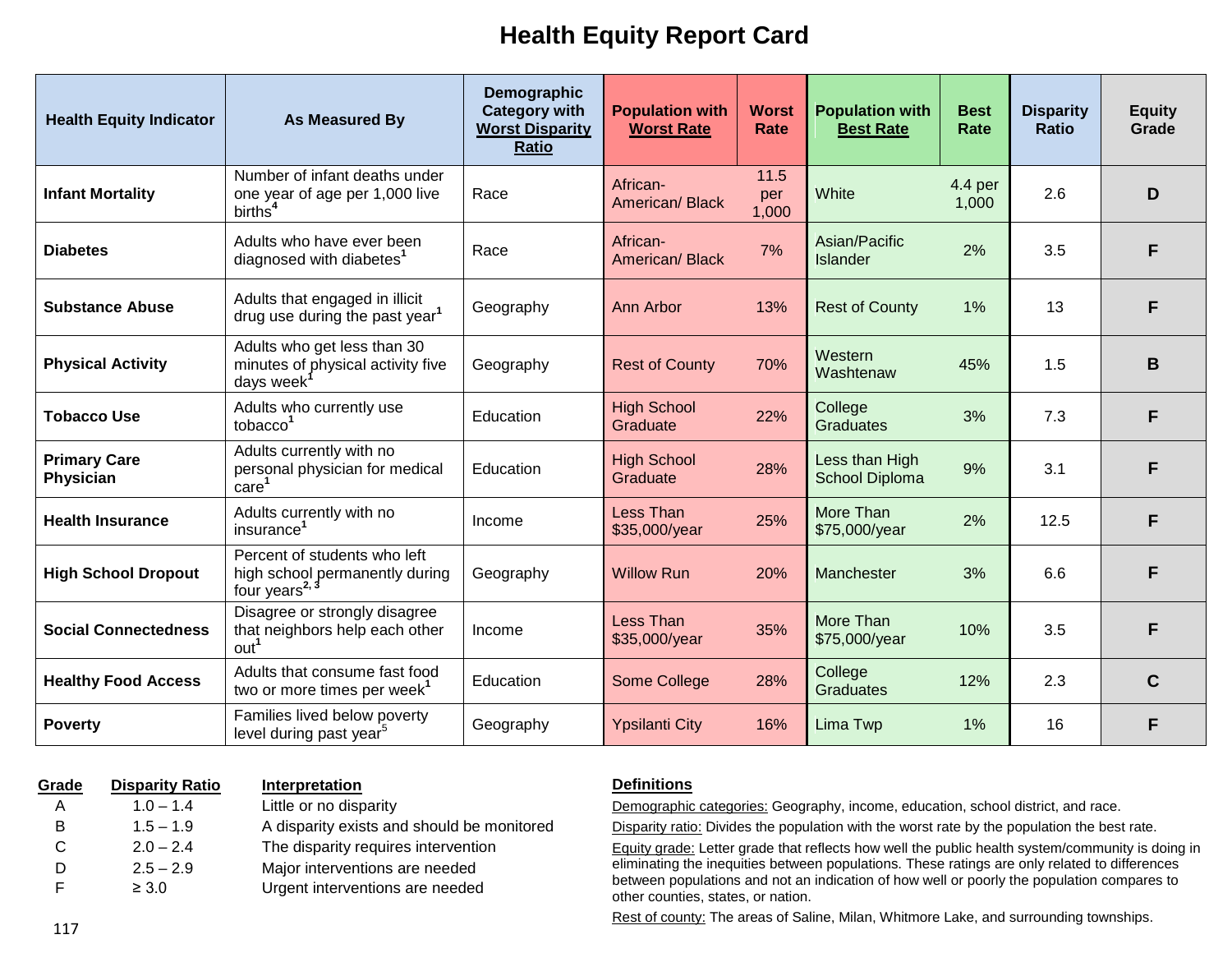## **About this Report Card:**

The Washtenaw County Health Equity Report Card was created to show differences in health status between populations for specific health indicators by race, income, education, and geography. The report card provides key information about our County's most pressing health disparities and where interventions are most needed. This data can be used to inform decision makers and guide those working in our local community to improve the health of Washtenaw County citizens.

## **What are we doing about it? What can you do?**

Health Equity Report Card indicators are updated as data sources used for each indicator are available. Presentations on the Report Card and associated indicators can be made by contacting Washtenaw County Public Health.

#### **Data Sources:**

- 1. Health Improvement Plan of Washtenaw County (HIP), 2010 Survey, [http://hip.ewashtenaw.org](http://hip.ewashtenaw.org/)
- 2. Washtenaw Intermediate School District, Internal Communication, Naomi Norman, July 2012.
- 3. Washtenaw County Public Health, Internal Report, Adreanne Waller, September 2012.
- 4. Michigan Department of Community Health, 2007-2009.
- 5. United States Census, American Community Survey, 2011

#### **For more information, contact:**



Adreanne Waller, MPH Washtenaw County Public Health 734-544-6700 wallera@ewashtenaw.org

### **Partners:**



# **Washtenaw County Health Equity Report Card**

# Opening the Window of Opportunity to Health For All



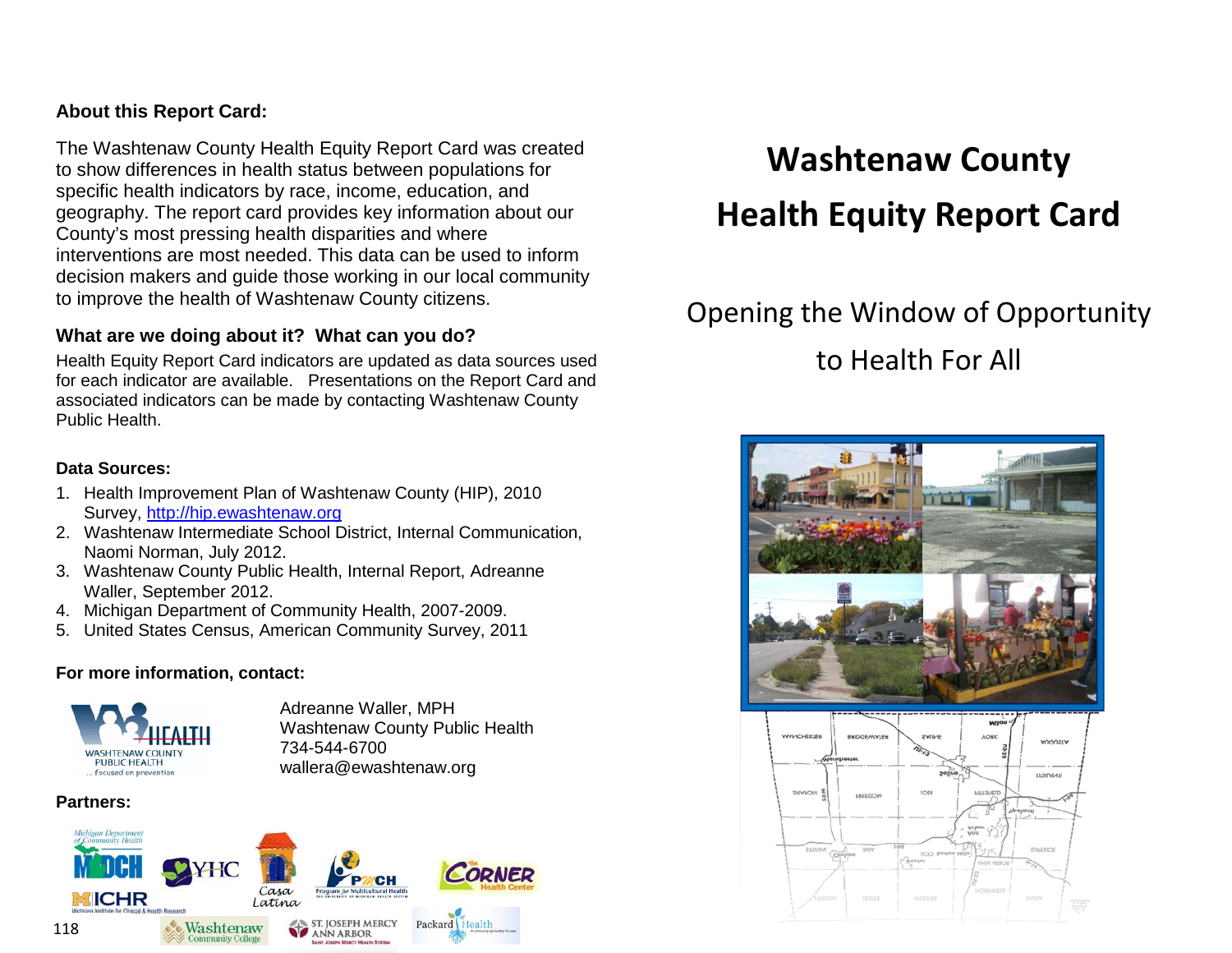|                                                                                                                                                                                                                                                                                                                  | <b>Guide to Health Coverage in Washtenaw County</b>                                                                                                                                                                                                                                                                                                      |                                                                                                                                                                                                                                                                                                                                           |  |  |  |
|------------------------------------------------------------------------------------------------------------------------------------------------------------------------------------------------------------------------------------------------------------------------------------------------------------------|----------------------------------------------------------------------------------------------------------------------------------------------------------------------------------------------------------------------------------------------------------------------------------------------------------------------------------------------------------|-------------------------------------------------------------------------------------------------------------------------------------------------------------------------------------------------------------------------------------------------------------------------------------------------------------------------------------------|--|--|--|
| <b>Free/Low Cost Health Care/Coverage</b>                                                                                                                                                                                                                                                                        |                                                                                                                                                                                                                                                                                                                                                          |                                                                                                                                                                                                                                                                                                                                           |  |  |  |
| <b>PROVIDER</b>                                                                                                                                                                                                                                                                                                  | <b>WHAT &amp; WHO QUALIFIES</b>                                                                                                                                                                                                                                                                                                                          | <b>HOW TO GET SERVICES</b>                                                                                                                                                                                                                                                                                                                |  |  |  |
| <b>CHELSEA GRACE CLINIC</b><br>775 S. Main St., Chelsea, MI -- (517) 536-4587<br>www.thehopeclinic.org                                                                                                                                                                                                           | Primary care for patients without insurance or<br>the ability to pay for health care. Available to<br>adults who reside in Western Washtenaw<br>County.                                                                                                                                                                                                  | Call Faith In Action, (888) 331-1174. Leave a<br>message with contact info to receive a call<br>back for an appointment. Appointments<br>available on Saturdays.                                                                                                                                                                          |  |  |  |
| <b>CORNER HEALTH CENTER</b><br>47 N. Huron, Ypsilanti -- (734) 484-3600<br>www.cornerhealth.org                                                                                                                                                                                                                  | Services include: medical care, health education Call (734) 484-3600 ext. 200 to schedule an<br>and support.<br>For patients age 12-21 with low income and their applying for insurance. Medicaid and some<br>children                                                                                                                                   | appointment. Sliding fee scale with help in<br>other insurance accepted.                                                                                                                                                                                                                                                                  |  |  |  |
| <b>RAHS (REGIONAL ALLIANCE FOR</b><br><b>HEALTHY SCHOOLS)</b><br>http://www.a2schools.org/rahs/rahs_home                                                                                                                                                                                                         | Services include:<br>• Treatment of childhood illness<br>• Physical exams/Immunizations<br>School age children and their siblings.                                                                                                                                                                                                                       | Call for an appointment. Most insurance<br>accepted. Will also see the uninsured.<br><b>Willow Run Schools</b><br>734-961-6265<br>Scarlett Middle School<br>734-677-2708<br>Ypsilanti Middle School<br>734-714-1318<br>Ann Arbor Tech<br>734-973-9167<br>Lincoln High School<br>734-714-9600<br>Ypsilanti High School<br>734-714-1007     |  |  |  |
| <b>HOPE MEDICAL CLINIC</b><br>Ypsilanti -- (734) 481-0111<br>www.thehopeclinic.org                                                                                                                                                                                                                               | Primary care for patients without insurance or<br>the ability to pay for health care.<br>For children and adults.                                                                                                                                                                                                                                        | Call (734) 481-0111 for a telephone pre-<br>screening and registration.<br>\$5 donation for service - requested, but not<br>required.                                                                                                                                                                                                     |  |  |  |
| NEIGHBORHOOD HEALTH CLINIC<br>111 N. Huron Street, Ypsilanti -- (734) 544-6900                                                                                                                                                                                                                                   | Primary care medical services, prescription<br>assistance, financial counseling and food bank<br>available for ages 18 and over.                                                                                                                                                                                                                         | Call to schedule an appointment<br>Some insurance accepted with help to find<br>health coverage for the uninsured.                                                                                                                                                                                                                        |  |  |  |
| <b>PACKARD HEALTH</b><br>3174 Packard, Ann Arbor -- (734) 971-1073<br>PACKARD HEALTH WEST<br>501 N Maple, Ann Arbor -- (734) 926-4900<br>http://www.packardhealth.org                                                                                                                                            | Primary medical care for adults and children.<br>• Nutritional Counseling<br>• Diabetes Education<br>Assistance applying for health coverage for<br>the uninsured.                                                                                                                                                                                       | Call to schedule an appointment<br>Accepts most insurance. Sliding fee scale<br>available to those who qualify and are<br>uninsured.                                                                                                                                                                                                      |  |  |  |
| <b>PLANNED PARENTHOOD</b><br>3100 Professional Dr., Ann Arbor (734) 973-0710<br><b>Planned Parenthood Ann Arbor West</b><br>2370 W. Stadium Blvd., Ann Arbor, 929-9480<br>Planned Parenthood, Ypsilanti<br>840 Maus Avenue, Ypsilanti, (734) 485-0144<br>http://www.plannedparenthood.org/midsouthmi             | Services include:<br>• Abortion Referral<br>• Birth Control Services<br>• LGBT Services<br>• Pregnancy Testing, Options & Services<br>• STD/HIV Testing & Treatment<br>Women's/Men's Health Services                                                                                                                                                     | Call to schedule an appointment, walk-in<br>available for some services, call for<br>information.<br>Sliding fee scale based on household income,<br>pregnancy tests have a sliding scale fee.                                                                                                                                            |  |  |  |
| WASHTENAW COUNTY PUBLIC<br><b>HEALTH DEPARTMENT CLINICS</b><br>555 Towner, Ypsilanti<br>Adult Health Clinic<br>(734) 544-6840<br><b>Immunization Program</b><br>(734) 544-6770<br>Women, Infants and Children (WIC)<br>(734) 544-6800<br>www.ewashtenaw.org/government/departments/public_health/ph_clinics.html | <b>Adult Clinic Services:</b><br>• STD testing and treatment<br>• Family Planning<br><b>Immunization Services:</b><br>• Routine and Travel Vaccines<br>$\bullet$ Flu shots<br>For children and adults.<br><b>WIC Clinic Services:</b><br>• Food benefits and Nutrition counseling<br>• Breastfeeding support<br>Pregnant women, new mothers, & children. | Call 734-544-6840 to schedule an Adult Clinic<br>appointment. Free pregnancy testing, walk-<br>in Wednesday from 9am-noon & 1pm- 4pm<br>Immunizations are available by appointment<br>only. Call (734) 544-6770 to schedule.<br>Low cost and free vaccines<br>To apply for WIC services call 734-544-6800.<br>Free for those who qualify. |  |  |  |
|                                                                                                                                                                                                                                                                                                                  | <b>Charity Care Programs</b>                                                                                                                                                                                                                                                                                                                             |                                                                                                                                                                                                                                                                                                                                           |  |  |  |
| <b>HEALTH SYSTEM</b>                                                                                                                                                                                                                                                                                             | <b>WHO TO CONTACT</b>                                                                                                                                                                                                                                                                                                                                    |                                                                                                                                                                                                                                                                                                                                           |  |  |  |
| University of Michigan Health System<br>St. Joseph Mercy Health System                                                                                                                                                                                                                                           | Patient Financial Services: 734-647-5225<br>Patient Financial Services: 734-712-3700 or 1-800-676-0437<br>Mental Health and Substance Abuse services call Health Services Access at 734-544-3050 or 1-800-440-7548                                                                                                                                       |                                                                                                                                                                                                                                                                                                                                           |  |  |  |

*This guide was compiled by the Washtenaw Health Plan as a community service and may be subject to change. Please call contact numbers or check websites to get the most current information. Washtenaw Health Plan, 555 Towner, Ypsilanti, MI 48197; http://whp.ewashtenaw.org 4-28-2010*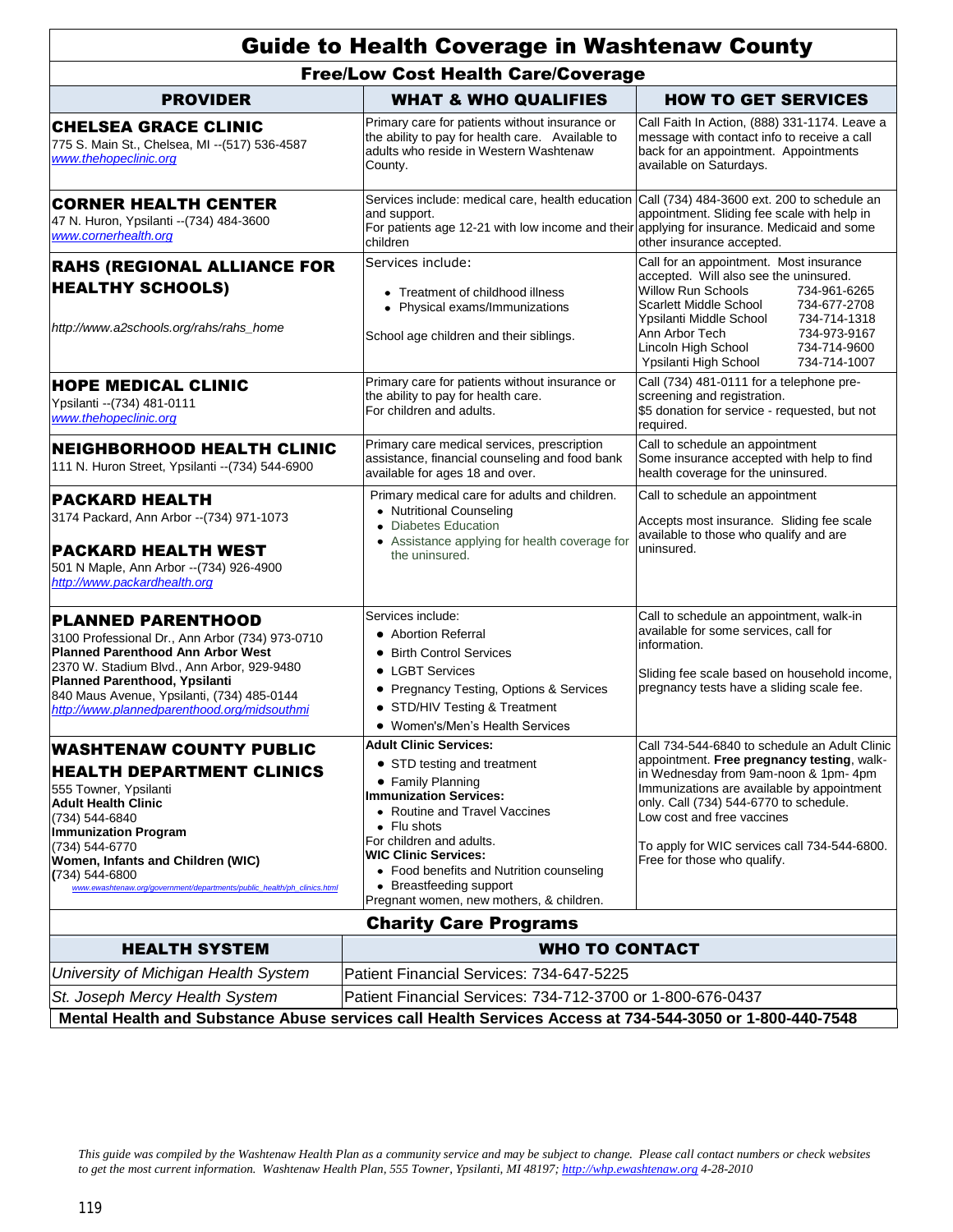|                                                                                                                                                                                                                                                   |                                                                                                                                                                                                                                   | <b>Free/Low Cost Dental Care/Coverage</b>                                                                                                                          |                                                                                                                                                                                      |                                                                                                                                                                                                                                           |  |  |
|---------------------------------------------------------------------------------------------------------------------------------------------------------------------------------------------------------------------------------------------------|-----------------------------------------------------------------------------------------------------------------------------------------------------------------------------------------------------------------------------------|--------------------------------------------------------------------------------------------------------------------------------------------------------------------|--------------------------------------------------------------------------------------------------------------------------------------------------------------------------------------|-------------------------------------------------------------------------------------------------------------------------------------------------------------------------------------------------------------------------------------------|--|--|
| <b>PROVIDER</b>                                                                                                                                                                                                                                   |                                                                                                                                                                                                                                   | <b>WHAT &amp; WHO QUALIFIES</b>                                                                                                                                    |                                                                                                                                                                                      | <b>HOW TO GET SERVICES</b>                                                                                                                                                                                                                |  |  |
| <b>COMMUNITY DENTAL CENTER</b><br>406 N. Ashley, Ann Arbor<br>(734) 998-9640<br>http://communitydental.dent.umich.edu                                                                                                                             |                                                                                                                                                                                                                                   | Dental services for children and adults who live<br>in Washtenaw County.                                                                                           |                                                                                                                                                                                      | Call for an appointment.<br>Fee for service with grants for qualified<br>residents of Washtenaw County.                                                                                                                                   |  |  |
| <b>HOPE DENTAL CLINIC</b><br>Ypsilanti<br>(734) 480-9575<br>http://www.thehopeclinic.org                                                                                                                                                          |                                                                                                                                                                                                                                   | General preventive and restorative dental care.<br>For those without dental insurance or the ability<br>to pay for dental care.                                    |                                                                                                                                                                                      | Must be an established patient. Call<br>(734) 480-9575 for a telephone<br>screening and registration. A \$5<br>donation per visit is requested, but not<br>required.                                                                      |  |  |
| UNIVERSITY DENTAL CLINICS<br>U of M School of Dentistry<br>1011 N. University, Ann Arbor<br>Patient Admitting and Emergency Services (PAES)<br>(734) 763-6933 or toll free at 1-888-707-2500<br><b>Pediatric Dentistry Clinic</b><br>734-764-1523 |                                                                                                                                                                                                                                   | Patient care is provided by a dental student<br>under the close supervision of experienced<br>faculty dentists.                                                    |                                                                                                                                                                                      | For patients over age 14, call 734-763-<br>6933 or call toll free at 1-888-707-2500<br>to schedule an appointment.<br>For patients less than age 14, call 734-<br>764-1523 to make an appointment with<br>the Pediatric Dentistry Clinic. |  |  |
| http://www.dent.umich.edu/patients/                                                                                                                                                                                                               |                                                                                                                                                                                                                                   | Pediatric Dentistry Clinic treats children less<br>than 14 years of age.                                                                                           |                                                                                                                                                                                      | Lower fees in exchange for extra time<br>needed for dental students.                                                                                                                                                                      |  |  |
| WASHTENAW CHILDREN'S DENTAL<br><b>CLINIC</b><br>Mack School,<br>920 Miller Avenue, Ann Arbor<br>(734) 663-7073<br>http://www.washtenawchildrensdentalclinic.com/location.htm                                                                      |                                                                                                                                                                                                                                   | Dental services for<br>low-income children,<br>$\bullet$<br>with no dental insurance.<br>Washtenaw County residents,<br>$\bullet$<br>Preschool age through age 18. |                                                                                                                                                                                      | Insurance is not accepted. Nominal<br>fees are charged to cover the cost of<br>supplies.<br>Requests for appointments are taken<br>by answering machine and calls are                                                                     |  |  |
|                                                                                                                                                                                                                                                   |                                                                                                                                                                                                                                   |                                                                                                                                                                    |                                                                                                                                                                                      | returned to schedule appointments.                                                                                                                                                                                                        |  |  |
| <b>Other Health Care Resources</b>                                                                                                                                                                                                                |                                                                                                                                                                                                                                   |                                                                                                                                                                    |                                                                                                                                                                                      |                                                                                                                                                                                                                                           |  |  |
| <b>PROGRAM</b>                                                                                                                                                                                                                                    |                                                                                                                                                                                                                                   | <b>WHAT &amp; WHO QUALIFIES</b>                                                                                                                                    |                                                                                                                                                                                      | <b>HOW TO GET SERVICES</b>                                                                                                                                                                                                                |  |  |
| <b>MEDICAID</b>                                                                                                                                                                                                                                   | MORE THAN 30 DIFFERENT HEALTH PROGRAMS FOR<br><b>CHILDREN, ADULTS AND FAMILIES</b><br>• Family Independence Program (FIP) Recipients<br>• SSI for Aged, Blind or Disabled persons<br>• Medicaid Q program for 19 and 20 year olds |                                                                                                                                                                    | • Submit DHS application 1171 to 22 Center<br>Street, Ypsilanti, MI 48197<br>• Michigan Beneficiary help line: (use a touch tone<br>phone, M-F 8am to 7pm) 1-800-642-3195            |                                                                                                                                                                                                                                           |  |  |
| <b>HEALTHY KIDS</b><br><b>MEDICAID/MI-CHILD</b>                                                                                                                                                                                                   | <b>HEALTH AND DENTAL CARE</b><br>• Children age 18 and under<br>• Pregnant women                                                                                                                                                  |                                                                                                                                                                    | Submit Healthy Kids application to 22 Center<br>Street, Ypsilanti, MI 48197<br><b>Enroll online at https://healthcare4mi.com</b>                                                     |                                                                                                                                                                                                                                           |  |  |
| <b>MATERNITY</b><br><b>OUTPATIENT</b><br><b>MEDICAL SERVICES</b><br>(MOMS)                                                                                                                                                                        | PREGNANCY SERVICES FOR WOMEN<br>• Immediate prenatal coverage for 45 days pending<br>Medicaid coverage<br>• Coverage for most non-citizens with Emergency Services<br>Only Medicaid                                               |                                                                                                                                                                    | • Call WIC office at: 734-544-6800 for an<br>appointment                                                                                                                             |                                                                                                                                                                                                                                           |  |  |
| <b>PLAN FIRST!</b>                                                                                                                                                                                                                                | <b>FAMILY PLANNING SERVICES FOR WOMEN</b><br>• Low Income U.S. citizen or "qualified" (legal) non-citizen;<br>. Women ages 19-44 with Social Security Number;<br>. Not currently pregnant; Not on Medicaid or WHP Plan A.         |                                                                                                                                                                    | Enroll online at https://healthcare4mi.com<br>Use Plan First! application form and mail to: PO<br>Box 30412, Lansing, MI 48909; or fax to 517-<br>324-0710                           |                                                                                                                                                                                                                                           |  |  |
| <b>BCCCP - TITLE XV</b>                                                                                                                                                                                                                           | <b>BREAST AND CERVICAL CANCER SCREENING</b><br>$\bullet$ Low Income Women between age 40 – 64<br>• No or limited health insurance                                                                                                 |                                                                                                                                                                    | Call a BCCCP-Title XV site to apply for services<br>· University of Michigan Taubman OB/GYN<br>$\circ$ 734) 763-6295<br>• St. Joseph Academic OB/GYN clinic<br>○ (734) 712-3967      |                                                                                                                                                                                                                                           |  |  |
| <b>WASHTENAW</b><br><b>COUNTY</b><br><b>PRESCRIPTION PLAN</b>                                                                                                                                                                                     | . Washtenaw County Residents<br>. No age or income requirements                                                                                                                                                                   | <b>DISCOUNT PRESCRIPTION PROGRAM</b>                                                                                                                               |                                                                                                                                                                                      | Call (734) 544-6886. Or apply online at:<br>http://www.communityhealthplans.org/IHP/OLDIHPWEBAPP/Cappenrollment.asp                                                                                                                       |  |  |
| <b>YPSILANTI</b><br><b>CHAMBER OF</b><br><b>COMMERCE</b>                                                                                                                                                                                          | <b>PRESCRIPTION DRUG CARD --30%-75% SAVINGS</b><br>· Michigan Residents<br>. No age or income requirements                                                                                                                        |                                                                                                                                                                    | Download a prescription drug card free of charge<br>at http://www.ypsichamber.org/benefit_card.htm.<br>The card may be used immediately. For more<br>information, call 734-482-4920. |                                                                                                                                                                                                                                           |  |  |

**Useful web links:** Search for free and low cost health care in Michigan[: http://www.michigan.gov/mdch](http://www.michigan.gov/mdch)

Search for lowest cost medications in Michigan: [http://www.michigandrugprices.com](http://www.michigandrugprices.com/) or

Search for low cost medication[s http://www.medtipster.com/search.php;](http://www.medtipster.com/search.php) Search for prescription assistance programs:[http://www.needymeds.org](http://www.needymeds.org/)

*This guide was compiled by the Washtenaw Health Plan as a community service and may be subject to change. Please call contact numbers or check websites to get the most current information. Washtenaw Health Plan, 555 Towner, Ypsilanti, MI 48197; http://whp.ewashtenaw.org 4-28-2010*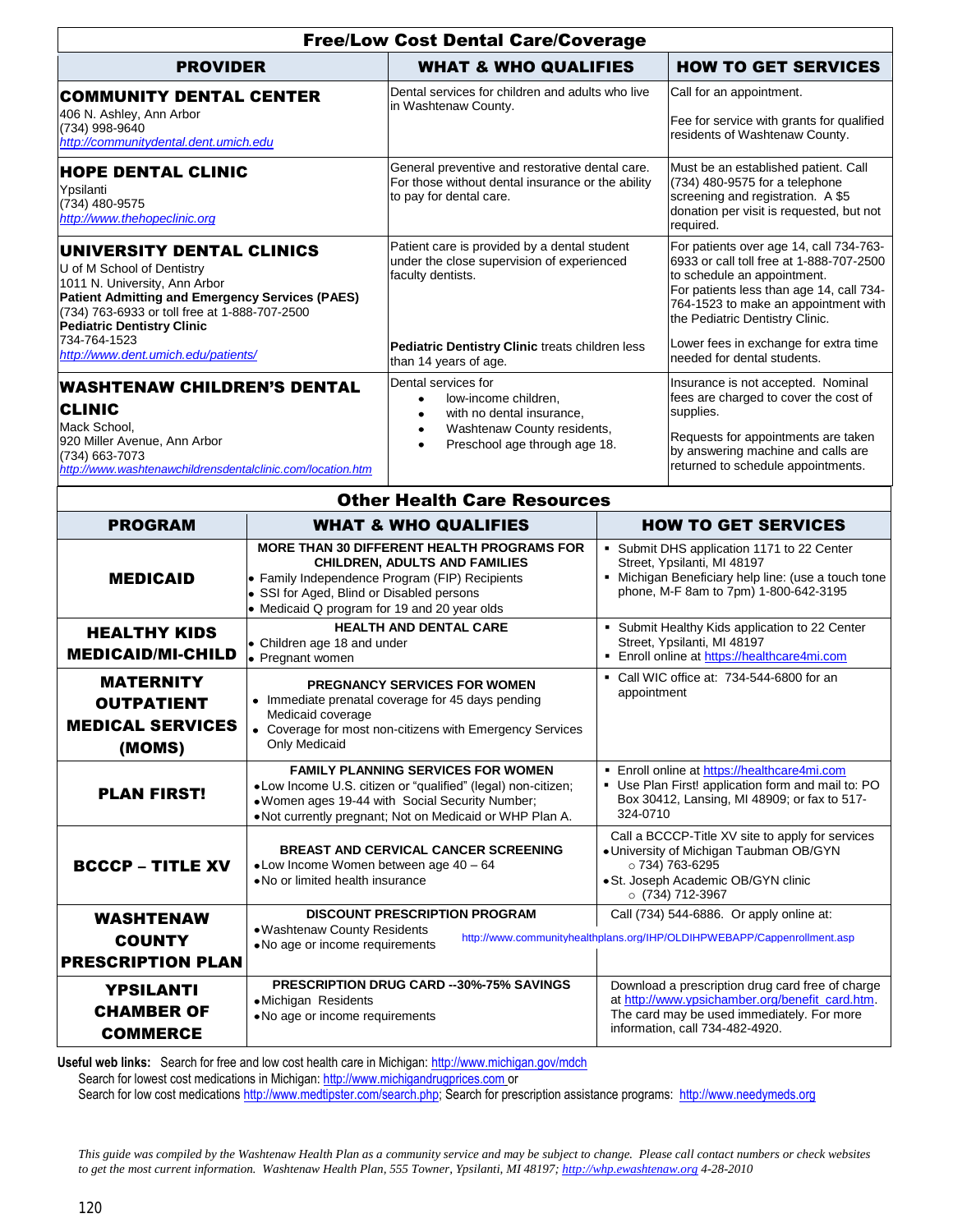

## **Community Health Needs Assessments**

**Health Priorities of Washtenaw's Health Systems, Washtenaw County Public Health, and other local and state agencies**

**Updated April 11, 2013**

|                                                                  | <b>Health Systems</b>                             |                                             |                                    |                                             | Alignment with other plans and<br>initiatives |                                          |                                |                                                 |
|------------------------------------------------------------------|---------------------------------------------------|---------------------------------------------|------------------------------------|---------------------------------------------|-----------------------------------------------|------------------------------------------|--------------------------------|-------------------------------------------------|
|                                                                  | University of<br><b>Michigan Health</b><br>System | St. Joseph<br><b>Mercy Health</b><br>System | Chelsea<br>Community<br>Hospital   | Washtenaw<br>County<br><b>Public Health</b> | Prioritized<br>by # of<br>health              | <b>Relevant HIP</b><br><b>Objectives</b> | Governor's<br><b>Dashboard</b> | Washtenaw<br><b>Health</b><br><b>Initiative</b> |
| Geographic Focus $\rightarrow$<br><b>Health Issue</b>            | Washtenaw<br>County                               | Washtenaw<br>County                         | Chelsea,<br>Manchester.<br>Dexter  | Washtenaw<br>County                         | agencies                                      | Washtenaw<br>County and<br>sub-regions   | Michigan                       | Washtenaw<br>County                             |
| <b>Substance Abuse (Alcohol,</b><br><b>Tobacco, Other Drugs)</b> | $\checkmark$                                      | ✓                                           | $\checkmark$ (Adults<br>and Youth) | $\checkmark$                                | 4                                             |                                          |                                |                                                 |
| <b>Obesity</b>                                                   | $\checkmark$                                      | $\checkmark$                                | $\checkmark$ (Adults)              | ✓                                           | 4                                             | $\bullet$                                | $\bullet$                      |                                                 |
| <b>Mental health</b>                                             | $\checkmark$                                      | $\checkmark$                                | $\checkmark$ (Youth)               |                                             | 3                                             | $\bullet$                                | $\bullet$                      | $\bullet$                                       |
| <b>Infectious Diseases and</b><br><b>Immunization</b>            | ✓                                                 | ✓                                           |                                    | ✓                                           | 3                                             |                                          |                                |                                                 |
| Access to care (oral, mental,<br>medical)                        | ✓                                                 | ✓                                           |                                    | $\checkmark$                                | 3                                             |                                          |                                |                                                 |
| <b>Pre- and Perinatal health</b>                                 | $\checkmark$                                      | <b>Breastfeeding</b><br>✓                   |                                    | $\checkmark$ Infant<br><b>Mortality</b>     | 3                                             |                                          |                                |                                                 |
| Vascular (heart disease,<br>stroke)                              |                                                   |                                             | $\checkmark$ (Adults)              | $\checkmark$                                | 2                                             |                                          |                                |                                                 |
| Child abuse/neglect                                              | $\checkmark$                                      |                                             |                                    |                                             | $\mathbf{1}$                                  | $\bullet$                                |                                |                                                 |
| Mammography                                                      |                                                   | $\checkmark$                                |                                    |                                             | 1                                             | $\bullet$                                |                                |                                                 |
| <b>Diabetes</b>                                                  |                                                   |                                             |                                    | ✓                                           | $\mathbf{1}$                                  | $\bullet$                                | $\bullet$                      |                                                 |
| Cancer                                                           |                                                   |                                             |                                    | $\checkmark$                                | $\mathbf{1}$                                  |                                          | $\bullet$                      |                                                 |
| Communicable disease (HIV,<br>AIDS, STD's, HPV)                  |                                                   |                                             |                                    | ✓                                           | 1                                             |                                          |                                |                                                 |
| <b>Environmental health</b>                                      |                                                   |                                             |                                    | ✓                                           | $\mathbf{1}$                                  | $\bullet$                                |                                |                                                 |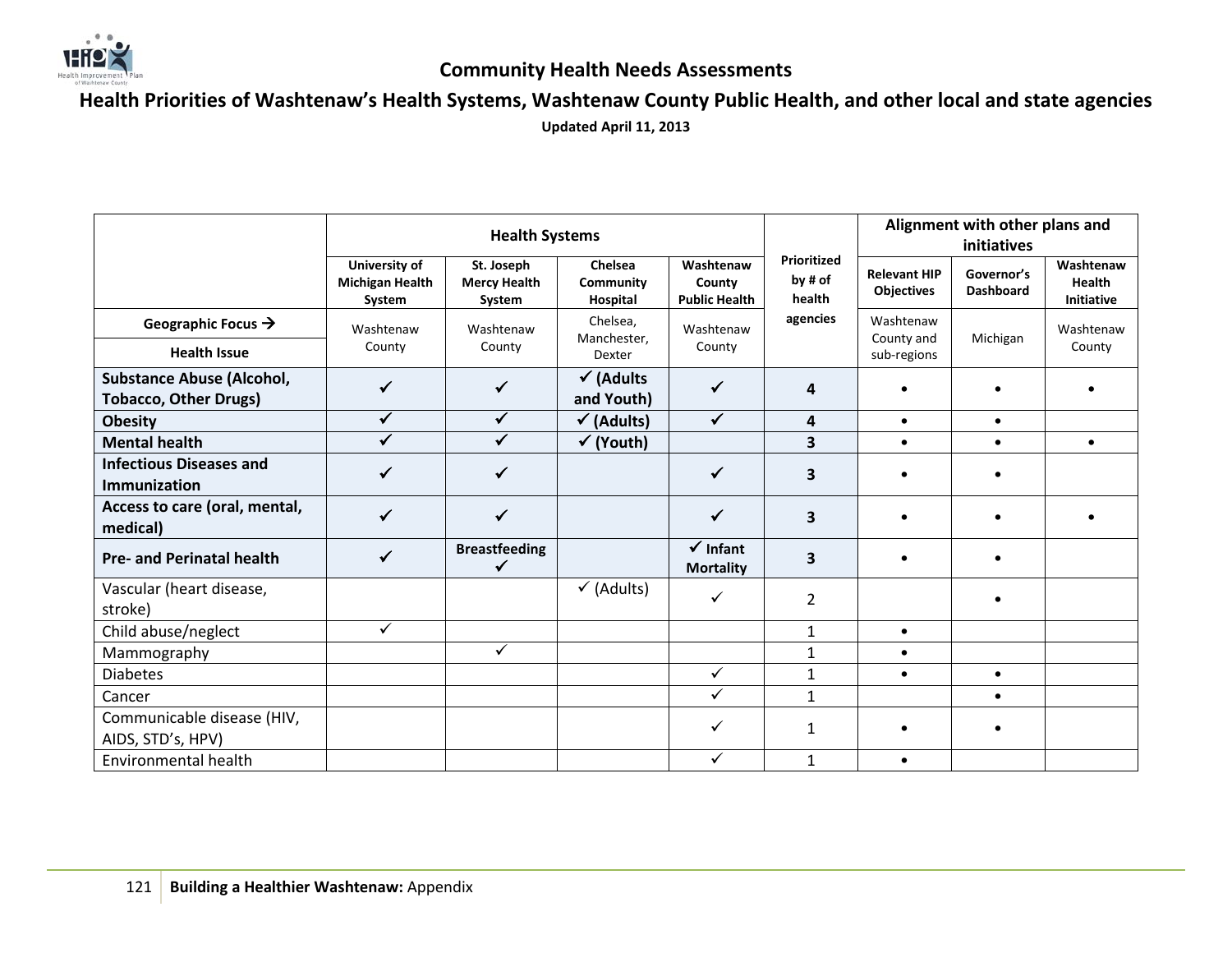**Agencies, groups, organizations, and others who participated in the process or provided document review for the Washtenaw County Community Health Assessment and Community Health Improvement Plan:**

| <b>Agency/Group/Organization</b>                                                                                                                           | <b>Agency/Group/Organization</b><br><b>Type</b> | Which section of the document did<br>this agency/group/organization<br>participate?                |
|------------------------------------------------------------------------------------------------------------------------------------------------------------|-------------------------------------------------|----------------------------------------------------------------------------------------------------|
| <b>Washtenaw County, Office of</b><br><b>Community and Economic</b><br><b>Development</b>                                                                  | <b>Governmental Agency</b>                      | Demographics and social and<br>economic factors                                                    |
| <b>University of Michigan Health</b><br><b>System, Community Health</b><br><b>Services, Community Benefit</b><br>and Community Health<br><b>Assessment</b> | <b>Health System</b>                            | Demographics and social and<br>economic factors<br><b>Access to Care</b><br><b>Chronic Disease</b> |
| <b>Washtenaw Health Initiative</b>                                                                                                                         | Non-profit                                      | <b>Access to Care</b>                                                                              |
| <b>Hope Clinic</b>                                                                                                                                         | Services - Health                               | <b>Access to Care</b>                                                                              |
| <b>Washtenaw Health Plan</b>                                                                                                                               | Health coverage for uninsured                   | <b>Access to Care</b><br><b>Perinatal Health</b>                                                   |
| <b>University of Michigan Health</b><br><b>System, Community Health</b><br><b>Services, Program for</b><br><b>Multicultural Health</b>                     | <b>Health System</b>                            | <b>Chronic Disease</b>                                                                             |
| <b>Healthy Kids Healthy</b><br><b>Michigan</b>                                                                                                             | <b>Statewide Childhood Obesity</b><br>Coalition | <b>Chronic Disease</b>                                                                             |
| <b>YMCA of Ann Arbor</b>                                                                                                                                   | Services - Recreation                           | <b>Chronic Disease</b>                                                                             |
| <b>Washtenaw County, Women,</b><br><b>Infants and Children</b>                                                                                             | Services - Health                               | <b>Perinatal Health</b>                                                                            |
| <b>Washtenaw Area Council for</b><br><b>Children</b>                                                                                                       | Services-Children                               | <b>Perinatal Health</b>                                                                            |
| <b>Maternal Infant Health</b><br>Program, Washtenaw County<br><b>Public Health</b>                                                                         | Services - Health                               | <b>Perinatal Health</b>                                                                            |
| <b>Washtenaw Community</b><br><b>Support and Treatment</b><br><b>Services</b>                                                                              | <b>Governmental Agency</b>                      | <b>Mental Health</b>                                                                               |
| <b>SRSLY</b>                                                                                                                                               | <b>Community Coalition</b>                      | <b>Mental Health</b>                                                                               |
| <b>Chelsea Community Hospital</b>                                                                                                                          | <b>Health Care Provider</b>                     | <b>Mental Health</b>                                                                               |
| <b>Dawn King</b>                                                                                                                                           | <b>Community Member</b>                         | <b>Mental Health</b>                                                                               |
| <b>Eastern Michigan University</b>                                                                                                                         | Academic Institution                            | <b>Mental Health</b>                                                                               |
| <b>Milan High School</b>                                                                                                                                   | Academic Institution                            | <b>Mental Health</b>                                                                               |
| <b>Washtenaw Community</b><br><b>Health Organization</b>                                                                                                   | <b>Governmental Agency</b>                      | <b>Substance Abuse</b>                                                                             |
| <b>Washtenaw Immunization</b><br><b>Action Coalition</b>                                                                                                   | Coalition                                       | <b>Infectious Disease</b>                                                                          |